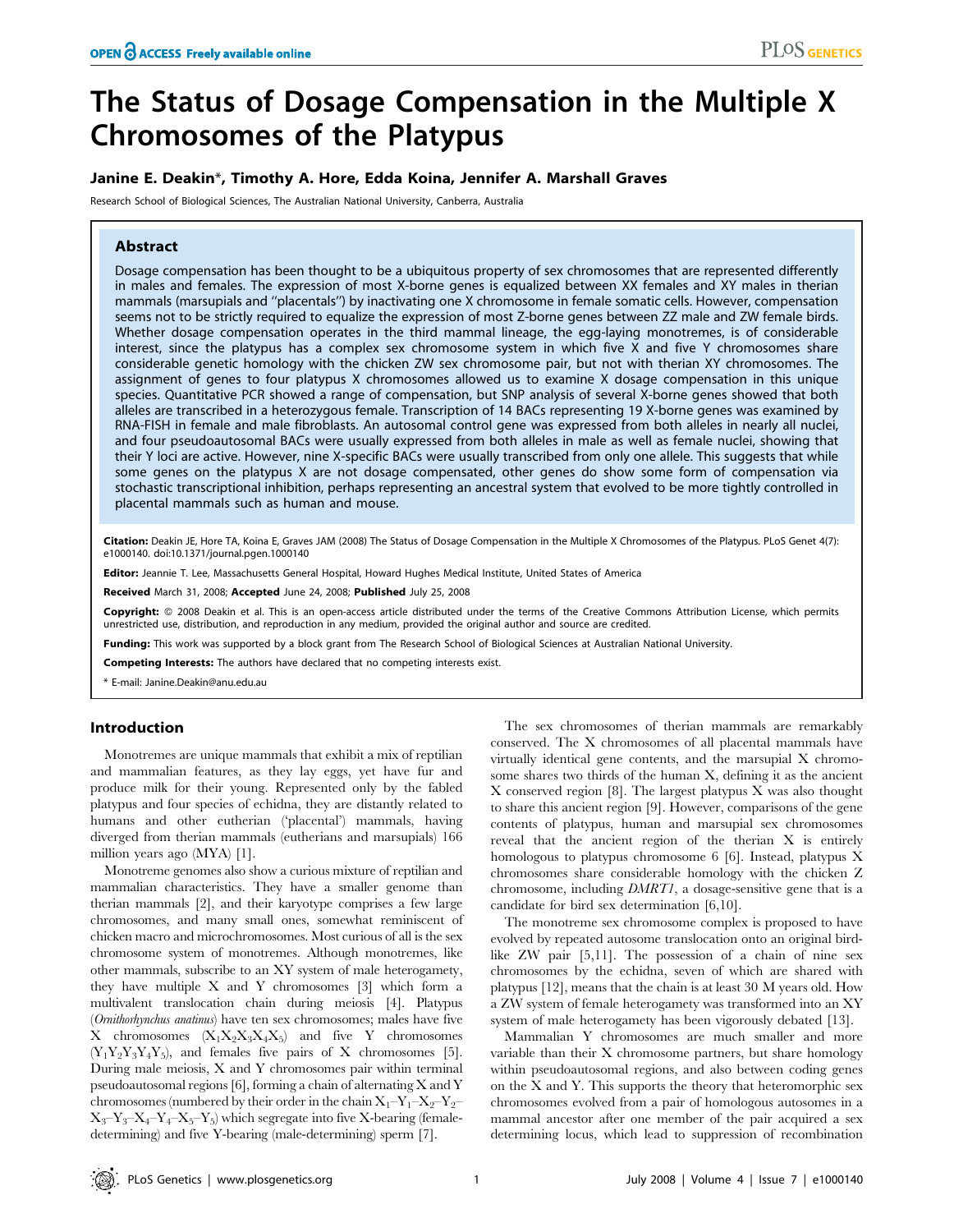## Author Summary

Dosage compensation equalizes the expression of genes found on sex chromosomes so that they are equally expressed in females and males. In placental and marsupial mammals, this is accomplished by silencing one of the two X chromosomes in female cells. In birds, dosage compensation seems not to be strictly required to balance the expression of most genes on the Z chromosome between ZZ males and ZW females. Whether dosage compensation exists in the third group of mammals, the egg-laying monotremes, is of considerable interest, particularly since the platypus has five different X and five different Y chromosomes. As part of the platypus genome project, genes have now been assigned to four of the five X chromosomes. We have shown that there is some evidence for dosage compensation, but it is variable between genes. Most interesting are our results showing that there is a difference in the probability of expression for X-specific genes, with about 50% of female cells having two active copies of an X gene while the remainder have only one. This means that, although the platypus has the variable compensation characteristic of birds, it also has some level of inactivation, which is characteristic of dosage compensation in other mammals.

and ultimately resulted in differentiation between members of the pair (reviewed in [14,15]). A similar scenario is proposed for the evolution of the bird Z and W from an ancient autosomal pair [16]. Comparative gene mapping between the mammal X and bird Z [17,18] shows that they arose from different autosomal pairs.

Although they are non-homologous, the XY of therians and ZW of birds do possess similar general properties. The bird Z, like the mammal X, is highly conserved between species [18], whereas the W is degraded to different extents in different bird groups. Also, the bird Z and the mammal X are large chromosomes carrying many genes, and are well conserved between species, whereas the heterogametic chromosome (W and Y) is small, heterochromatic and varies greatly in size and gene content. The X and Z chromosomes both appear to have sex-biased gene content. For example, the human X chromosome is enriched with genes involved in brain function, sex and reproduction [19–21], and in male (but not female) specific genes [22], and the chicken Z is enriched with genes involved in male (but not female) reproduction [23].

Despite these similarities between the mammal XY and the bird ZW sex chromosome systems, the extent to which genes on the X and Z are dosage compensated is remarkably different. X chromosome inactivation overcomes differences in gene dosage between XX females and XY males in therian mammals. In somatic cells of female humans and mice, genes on one X become genetically inactive [24] and transcriptionally silenced [25] early in embryogenesis, a state that is somatically heritable. In marsupials, too, genes on one X chromosome are inactivated [26].

X inactivation mechanisms in eutherians and marsupials differ in a number of important aspects. In somatic cells of eutherians, inactivation is random between maternally and paternally derived X chromosomes, whereas in marsupials only the paternal X is silenced. X inactivation in eutherians is more stable and complete than in marsupials [26], although it was recently discovered that between 5% [27] and 15% [28] of genes on the human X escape inactivation, mostly on the region added recently to the X in the eutherian lineage [28].

At the molecular level, eutherian X inactivation results from a complex process controlled by a master locus (the X inactivation centre XIC), which includes the non-coding XIST gene [29,30]. An

array of epigenetic mechanisms, including binding with variant histones [31], histone modifications [32,33] and differential DNA methylation [34,35], contribute to the transcriptional silencing of the X-borne genes. An accumulation of LINE1 elements may provide ''booster stations'' for the propagation of silencing signal along the chromosome [36]. The molecular mechanism of X inactivation seems to be much simpler in marsupials. The region homologous to the XIC in eutherians is disrupted in marsupials and monotremes and no evidence of XIST has been found in the regions that juxtapose flanking markers [37–39]. XIST may have evolved in eutherians from relics of an ancient protein-coding gene [40]. Molecular mechanisms shared between marsupial and eutherian inactivation so far have been limited to late replication [41] and histone underacetylation of the inactive X [42]; DNA methylation does not seem to be involved in marsupial X inactivation [43].

It was suggested that marsupial X inactivation might represent an ancestral form of paternally imprinted X inactivation [26,44], and this hypothesis is supported by imprinted inactivation in mouse extra-embryonic tissues [45], which, like marsupial X inactivation, is less stable and incomplete, and does not involve DNA methylation [46]. However, unlike marsupials, this imprinted X inactivation in mice requires Xist [47,48]. The XIC, along with an accumulation of LINE1 elements on the X, may control random inactivation in eutherians and its absence correlates to the absence of XIST and LINE1 accumulation on the marsupial X [49].

The dosage difference for Z-borne genes between ZZ male and ZW female birds is equally as extreme as for the mammal X. Yet birds do not appear to achieve dosage compensation by silencing one Z chromosome in males, since both alleles can be demonstrated to be active by RNA-FISH and SNP analysis [50,51]. Quantitative PCR showed that nine of ten Z-borne genes have a male-female ratio close to 1:1 [52], but in microarrays, 40 zebrafinch and 964 chicken Z-borne genes showed a range of male to female ratios from 2:1 ( $\sim$ 10% of genes) to 1:1 ( $\sim$ 10% of genes), with a mode in the middle [53]. In chicken embryos, the mean male to female ratio is 1.4–1.6 for Z-linked genes, consistent with an absence of complete dosage compensation [54]. This incomplete dosage compensation suggests that differences in gene dosage may be critical for only a few genes on the bird Z compared to the mammal X.

The molecular mechanisms behind bird dosage compensation are yet to be elucidated. Differences in male to female ratios between Z linked genes suggest that at least some are regulated at the transcriptional level. A region on the short arm of the Z chromosome containing over 200 copies of a 2.2 kb repetitive sequence called MHM (male hypermethylated), is hypermethylated on the Z chromosomes in male embryos, but hypomethylated on the Z in females [55]. MHM is transcribed only in females and accumulates as non-coding RNA near the DMRT1 locus in the nucleus. A higher proportion of genes subject to dosage compensation are clustered in this MHM region [56]. This suggests that dosage compensation in birds is via upregulation of gene expression in females, controlled by MHM [57].

The platypus presents a fascinating system in which to study dosage compensation. The need for such a system would appear to be acute, since the five X chromosomes of the complex account for 15% of the haploid genome, and are mostly unpaired by the five Y chromosomes, which together account for only 6%, and are at least half heterochromatic. Thus 12% of the genome is subject to 1:2 dosage differences. The homology of the platypus sex chromosomes with the bird Z, and lack of homology with the mammal X, raises questions of whether dosage compensation is incomplete and bird-like, or related to the mammal X inactivation system–or is completely different from both.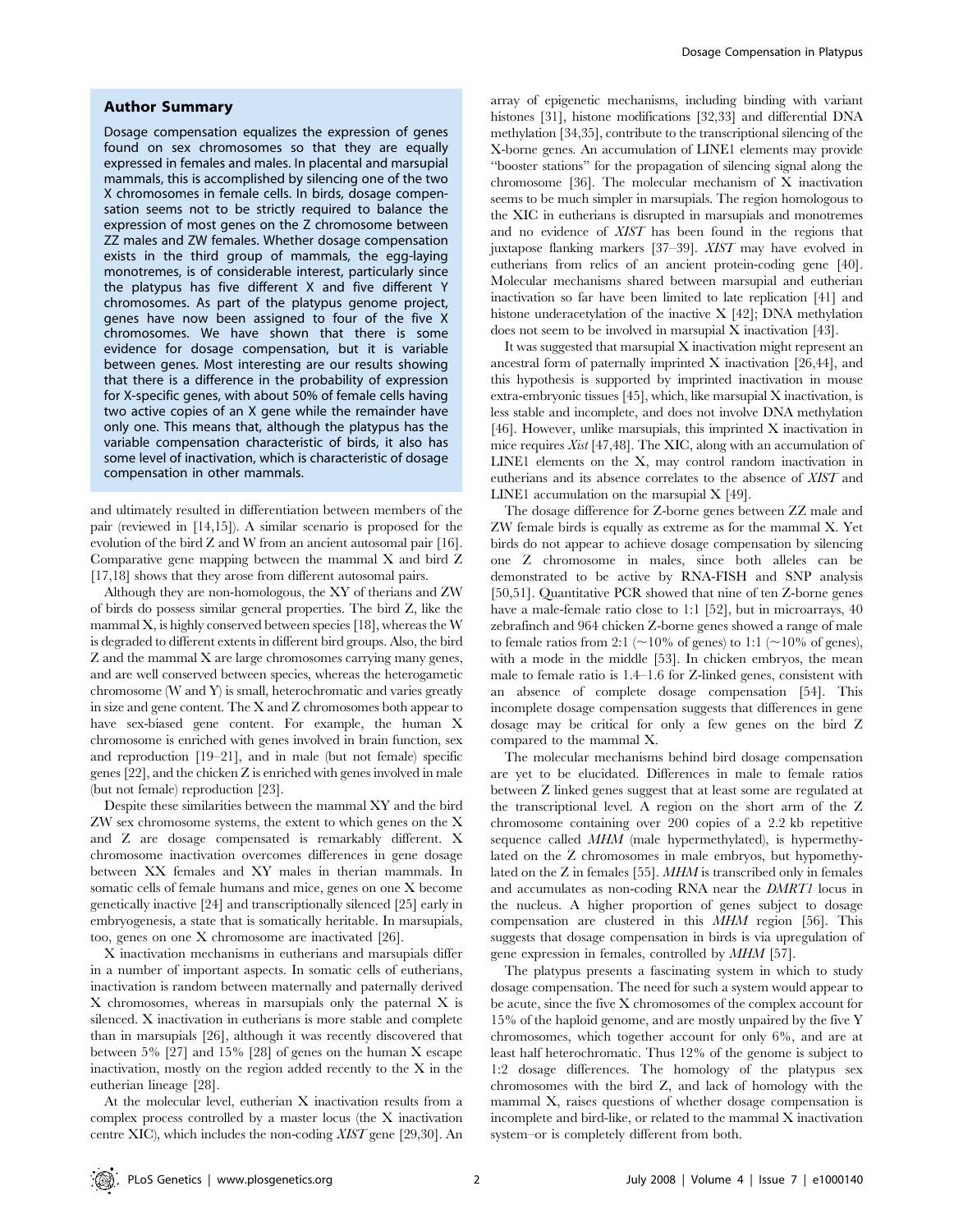There are almost no studies of dosage compensation in monotremes, and none using any molecular techniques. Early studies of replication timing of platypus  $X_1$  found no asynchronous replication of the unpaired region of this chromosome [58]. This suggests that if the platypus does compensate for gene dosage, it is unlikely to do so by X inactivation. Determining whether the platypus X chromosomes are dosage compensated has previously been difficult in the absence of knowledge of the genes on platypus X chromosomes.

The assignment of genes to four of the five X chromosomes as part of the platypus genome project now presents an opportunity to investigate dosage compensation in this species. We used three different approaches to determine activity of genes located on four of the five platypus X chromosomes, and present evidence of significant transcriptional silencing of platypus X-borne genes.

## Results

We used quantitative real-time RT-PCR, SNPs (Single Nucleotide Polymorphisms) and RNA fluorescence in situ hybridization (RNA-FISH) to examine dosage compensation in the platypus. First we gained an overall assessment of the level of dosage compensation by comparing the amounts of transcript from X-specific, autosomal and pseudoautosomal genes in males and females using quantitative real-time RT-PCR. We then identified SNPs within the sequence of X-borne genes to determine if they are expressed from both alleles, or only one, as would be expected from imprinted X inactivation. Finally, we used RNA-FISH to examine the probability of transcription from the two alleles in female and male cells.

# Determination of Male:Female Expression Ratios by qRT-PCR

We determined male to female gene expression ratios for two autosomal genes and 19 genes on platypus  $X_1, X_2, X_3$  and  $X_5$ , 10 of which are X-specific and nine pseudoautosomal (shared with the Y chromosomes adjacent in the meiotic translocation chain). Genes chosen were from BAC (Bacterial Artificial Chromosome) clones mapped to platypus X chromosomes as part of the genome project [6], as this localization indicated directly whether genes were X-specific or pseudoautosomal. BAC-end sequences from mapped BACs were aligned to the genome to reveal the genomic sequence contained within each BAC. Genes within BACs were identified using the platypus genome Ensembl database (http://www. ensembl.org/Ornithorhynchus\_anatinus/index.html) (Oana5.0). The presence of these genes within the BACs was confirmed by PCR and sequencing, and expression of these genes in fibroblasts was determined (Table 1). We used RNA isolated from independently derived primary fibroblast cell lines representing 16 different individuals (eight males and eight females). Expression of these genes was normalized to the expression levels of the housekeeping gene ACTB, an autosomal gene located on platypus chromosome 2.

Male to female ratios were calculated for the normalized data for each gene. The ratio was near 1 for both autosomal control genes (G6PD and HPRT1) on platypus chromosome 6. We also measured expression levels for nine pseudoautosomal genes with copies on X and Y. The expression ratios of seven genes were high (0.86–1.49), indicating that the Y-borne, as well as the X-borne, alleles are active. However, two pseudoautosomal genes (CDX1 and GMDS) had ratios of about 0.5, suggesting that the Y locus is not active.

For five of the ten X-specific genes, ratios were high (0.81–0.99), as would be expected if genes were largely or fully compensated. However, for three X-specific genes, the ratio was near 0.5, which would be expected if the genes were not compensated between XY males and XX females. Two genes had intermediate ratios  $(\sim 0.7)$ , suggesting partial dosage compensation (Table 2). Statistical tests of the null hypothesis that there is no difference in expression levels between males and females, were compromised by the high variability between individuals, which resulted in  $p$ -values supporting the null hypothesis ( $p = 0.05$ ) for all X-specific genes. This variation could not be attributed to particular cell lines consistently showing higher or lower expression for the different genes tested (see Figure S1). The trend towards a higher level of expression in females than in males for X-specific genes suggests that different genes may be incompletely compensated to different extents.

#### SNP Identification and Expression

We used a bioinformatics approach to identify SNPs in genes on four of the five platypus X chromosomes (details in Materials and Methods). We searched the Ensembl database for exonic sequence from predicted genes on platypus chromosomes  $X_1$ ,  $X_2$ ,  $X_3$  and  $X<sub>5</sub>$  and compared these to platypus whole genome traces. Within these alignments we searched for single nucleotide mismatches appearing more than once at the same site. Possible SNPs were

Table 1. Genes contained within BACs mapped to X chromosomes as part of genome sequencing project.

| <b>BAC</b> | Chromosome     | Gene                 | <b>Expression</b> |
|------------|----------------|----------------------|-------------------|
| 636L7      | $X_1/Y_1$      | CRIM1                | $+$               |
| 286H10     | $X_1/Y_1$      | CAMK2A               | $+$               |
|            |                | SLC6A7               | $^{+}$            |
|            |                | CDX1                 | $+$               |
|            |                | EN02294 <sup>§</sup> | $+$               |
| 4D21       | $X_1$          | Ox_plat_124086#      | $+$               |
| 271119     | $X_2/Y_2$      | JARID <sub>2</sub>   | $^{+}$            |
|            |                | DTNBP1               | $+$               |
| 650K19     | $X_2/Y_2$      | <b>GMDS</b>          | $^{+}$            |
| 158M16     | $X_3$          | APC                  | $+$               |
| 165F5      | $X_3/Y_2$      | IRX1                 | $^{+}$            |
| 830M18     | $X_5$          | EN14997 <sup>§</sup> | $+$               |
| OaBb_24M14 | $X_5$          | DMRT <sub>2</sub>    | $^{+}$            |
|            |                | DMRT3 <sup>*</sup>   |                   |
|            |                | DMRT1*               |                   |
| 54B19      | $X_{5}$        | FBXO10               | $+$               |
| 2203       | X <sub>5</sub> | <b>SHB</b>           | $^{+}$            |
| 752F12     | X <sub>5</sub> | SEMA6A               | $+$               |
| 271G4      | $X_5$          | SLC1A1               | $^{+}$            |
| 236A5      | $X_5$          | <b>ZNF474</b>        | $+$               |
|            |                | LOX                  | $\! +$            |

Expression detected in fibroblasts is indicated (+ expressed in fibroblasts: indicates no detectable expression in fibroblasts). Ensembl gene identifiers have been provided for genes not named in the Ensembl gene build (Jan. 2007). Unless otherwise stated, BAC clones are from the CHORI-236 female platypus BAC library.

#Identifier assigned by the Oxford Functional Genomics group gene build. \* Expression data from [10]

<sup>§</sup>These gene names have been abbreviated from the Ensembl gene build designations ENSOANG00000002294, and ENSOANG00000004997. doi:10.1371/journal.pgen.1000140.t001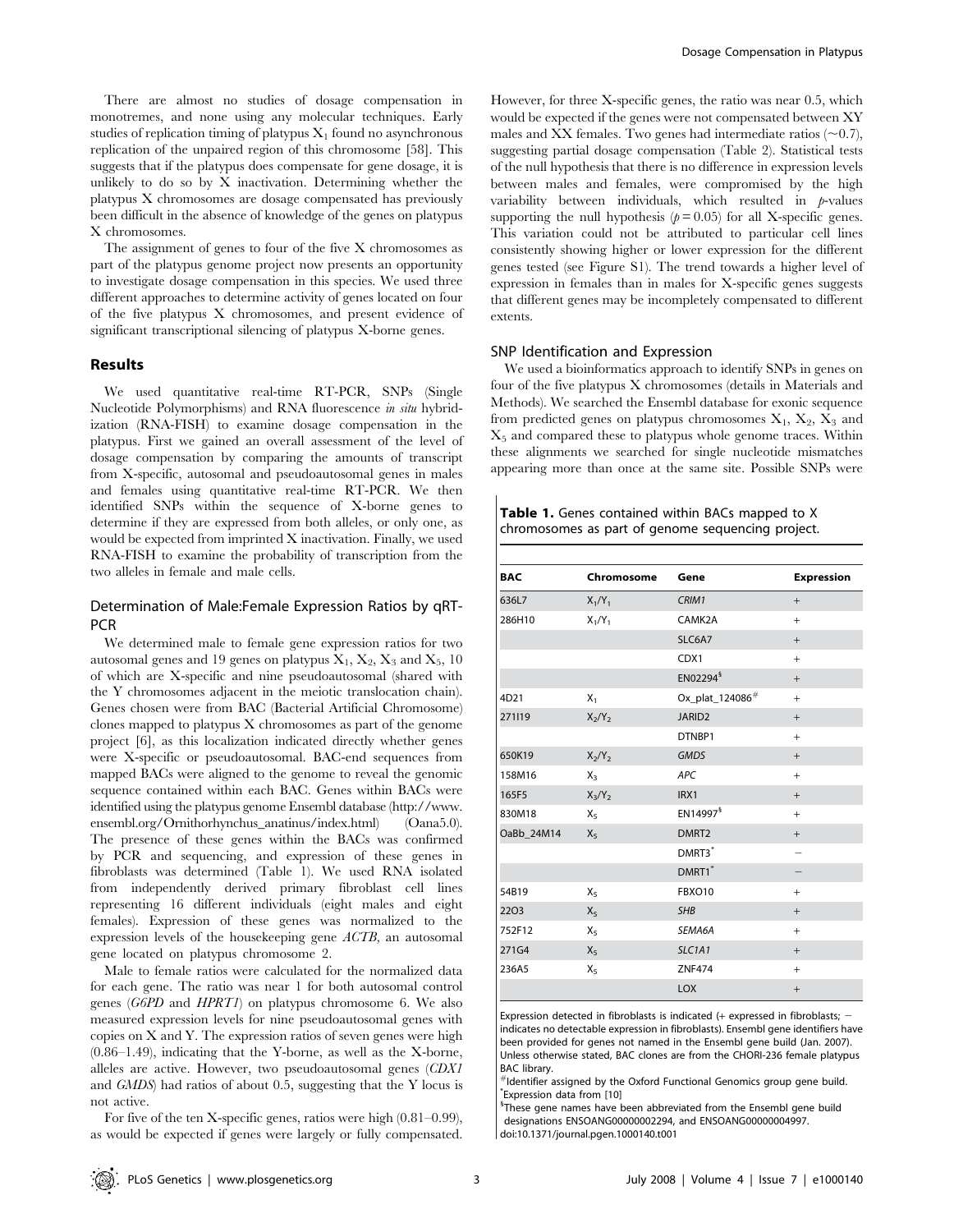Table 2. Male: female ratio for expression of platypus X genes in fibroblast cells normalized to the autosomal ACTB housekeeping gene.

| Gene               | Chromosome     | Male:Female Ratio p-value |      |
|--------------------|----------------|---------------------------|------|
| Autosomal          |                |                           |      |
| G6PD               | 6              | 1.12                      | 0.21 |
| HPRT1              | 6              | 0.97                      | 0.96 |
| Pseudoautosomal    |                |                           |      |
| CRIM1              | $X_1/Y_1$      | 1.15                      | 0.50 |
| CAMK2A             | $X_1/Y_1$      | 1.39                      | 0.11 |
| CDX1               | $X_1/Y_1$      | 0.50                      | 0.01 |
| EN02294            | $X_1/Y_1$      | 1.48                      | 0.57 |
| SLC6A7             | $X_1/Y_1$      | 1.49                      | 0.06 |
| DTNBP1             | $X_2/Y_2$      | 0.86                      | 0.47 |
| JARID <sub>2</sub> | $X_2/Y_2$      | 0.93                      | 0.88 |
| <b>GMDS</b>        | $X_2/Y_2$      | 0.48                      | 0.05 |
| IRX1               | $X_3/Y_2$      | 0.98                      | 0.85 |
| X-specific         |                |                           |      |
| Ox_plat_124086     | $X_1$          | 0.91                      | 0.45 |
| <b>APC</b>         | $X_3$          | 0.85                      | 0.76 |
| <b>SHB</b>         | $X_5$          | 0.81                      | 0.43 |
| LOX                | X <sub>5</sub> | 0.94                      | 0.88 |
| EN14997            | $X_5$          | 0.71                      | 0.18 |
| FBXO10             | $X_5$          | 0.73                      | 0.32 |
| SLC1A1             | $X_5$          | 0.36                      | 0.07 |
| <b>ZNF474</b>      | X <sub>5</sub> | 0.99                      | 0.69 |
| DMRT <sub>2</sub>  | $X_5$          | 0.49                      | 0.10 |
| SEMA6A             | $X_5$          | 0.55                      | 0.14 |

doi:10.1371/journal.pgen.1000140.t002

found in the platypus genome sequence within 57 genes on platypus chromosomes  $X_1$  (29),  $X_2$  (6),  $X_3$  (6) and  $X_5$  (16). We validated a subset of these SNPs by sequencing PCR products derived from genomic DNA isolated from the same female animal (''Glennie'') used for the genome sequencing project and tested expression of these genes in fibroblast RNA isolated from this same individual. Of ten genes tested, seven were found to be expressed in fibroblasts (ss76901227–ss76901236) (Table 3).

BAC clones for these seven potentially X-specific SNPcontaining genes were isolated, by using sequence up to 100 kb either side of the gene to search the platypus trace archive for BAC-end sequences. We confirmed that BACs contained the gene(s) of interest by PCR and direct sequencing. BACs were mapped by DNA-FISH to male metaphase chromosomes to confirm their location on an X and determine whether they have Y homologues (data not shown). Three genes with validated SNPs on  $X_1$  were found to be pseudoautosomal, and based on genome assembly co-ordinates, all other unvalidated  $X_1$  SNPs are predicted to likewise fall within the pseudoautosomal region. Similarly, the SNP on  $X_2$  was shown to have a homologue on  $Y_2$ by FISH. However, the three  $X_5$  genes containing SNPs are Xspecific.

Sequencing of X-specific SNPs revealed that all genes were biallelically expressed (Figure 1), as were the pseudoautosomal SNPs (data not shown). Allele specific real-time PCR was used to determine if alleles were expressed to the same extent for the

| <b>Table 3.</b> Genes with SNPs, identified from the genome |  |  |  |
|-------------------------------------------------------------|--|--|--|
| sequence and validated by PCR and sequencing.               |  |  |  |

| Gene             | Chromosome | <b>SNP</b> | <b>Expressed in Fibroblasts</b> |
|------------------|------------|------------|---------------------------------|
| CCNG1            | $X_1/Y_1$  | C/T        | $^{+}$                          |
| GABRB2           | $X_1/Y_1$  | C/A        | $+$                             |
| <b>SYNPO</b>     | $X_1/Y_1$  | C/T        | $+$                             |
| <b>GMDS</b>      | $X_2/Y_2$  | CЛ         | $\ddot{}$                       |
| ADAMTS16         | $X_3$      | C/T        |                                 |
| <b>FRMPD1</b>    | $X_5$      | C/T        |                                 |
| ACO <sub>1</sub> | $X_5$      | G/T        |                                 |
| FBXO10           | $X_5$      | A/C        | $^{+}$                          |
| EN14997          | $X_5$      | G/T        | $+$                             |
| <b>SHB</b>       | $X_5$      | A/G        | $^{+}$                          |

 $+$  indicates expression detected in fibroblasts;  $-$  indicates no detectable expression in fibroblasts.

doi:10.1371/journal.pgen.1000140.t003

pseudoautosomal gene GMDS and the X specific genes. No significant difference from a 1:1 ratio was observed, implying the absence of imprinting (Table 4 and Figure S2). Biallelic expression with equivalent expression from alternate alleles for the three Xspecific genes eliminates the possibility that genes on platypus  $X_5$ are subjected to complete paternal inactivation (as is observed in marsupials), and directed our approaches to examining the probability of transcription from the two loci by RNA-FISH.

# RNA-FISH Detection of Primary Transcripts

RNA-FISH detects the sites of primary transcription in interphase cells by hybridization with large intronic sequences that are spliced from cytoplasmic mRNA. Thus large genomic probes were required for the genes of interest.

BAC clones mapped to platypus X chromosomes as part of the genome project and found to contain genes expressed in fibroblast, were used for RNA-FISH experiments (Table 1). These included the four clones discussed above (one from  $X_2$  and three from  $X_5$ ). We also included BAC OaBb\_24M14 (GenBank Accession No. AC152941) containing DMRT2, which had been fully sequenced previously and whose expression had been confirmed in fibroblast cell lines [10]. A BAC containing the HPRT1 gene located on chromosome 6, OaBb\_405M2 (GenBank Accession No. AC148426), was used as an autosomal control. HPRT1 was detected in the platypus fibroblast EST library sequenced as part of the genome project (GenBank Accession No. EG341684). The 14 BACs together contained 19 genes; two pseudoautosomal BACs contained four and two genes respectively and one Xspecific BAC contained two genes (Table S1).

Transcription of the 14 BACs described above was initially examined by RNA-FISH in female and male fibroblasts (Figure 2). As a control, RNA-FISH was followed by DNA-FISH to ensure that RNA signals were located near one (X-specific genes in males) or both of the alleles (X-specific genes in females, autosomal and pseudoautosomal genes). Only those cells with two DNA-FISH signals per nucleus (or one signal for X-specific genes in males) were included in analysis. Data from the male RNA-FISH experiments was used to determine the efficiency of detection for each gene which was then used to extrapolate the expected percent of nuclei with biallelic expression in females, which is expected if there is no X inactivation (Table 5 - refer to Table S2 for complete RNA-FISH dataset).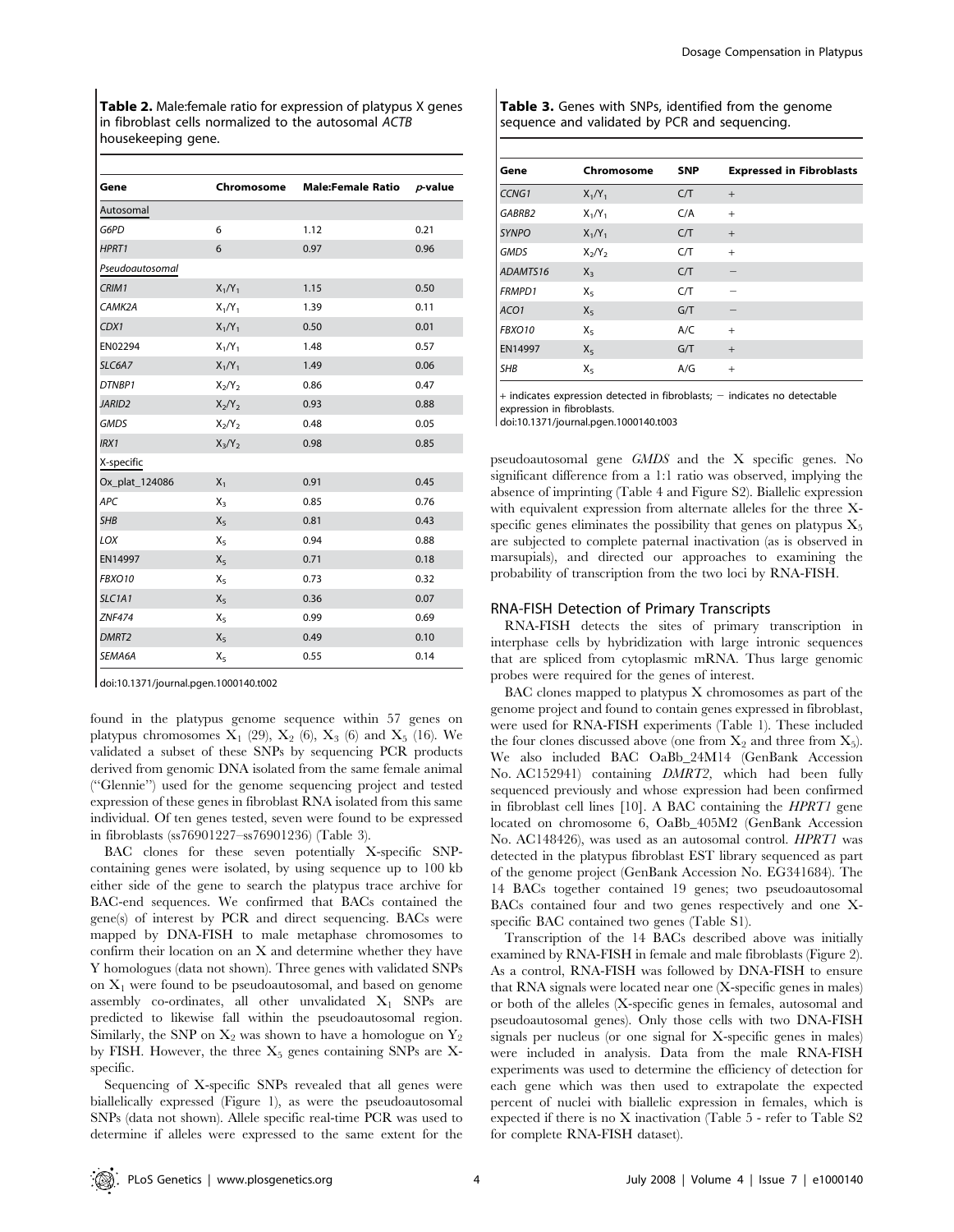

Figure 1. Biallelic expression of three X-specific genes. SNPs (marked by boxes) were identified in the genome sequence demonstrated by sequencing fibroblast cDNA from the sequenced animal (''Glennie'').

doi:10.1371/journal.pgen.1000140.g001

|                            | <b>Table 4.</b> Relative allele expression determined by allele- |  |
|----------------------------|------------------------------------------------------------------|--|
| specific real-time RT-PCR. |                                                                  |  |

| Gene                | <b>Allele A</b> | <b>Allele B</b> |
|---------------------|-----------------|-----------------|
| <b>FBXO10 (A/C)</b> | 0.47            | 0.53            |
| EN14997 (G/T)       | 0.51            | 0.49            |
| SHB(A/G)            | 0.50            | 0.50            |
| GMDS (C/T)          | 0.52            | 0.48            |

doi:10.1371/journal.pgen.1000140.t004

HPRT1, an autosomal control gene located on chromosome 6, was expressed from both alleles in 96–97% of nuclei (Figure 3A). Genes within four pseudoautosomal BACs on  $X_1$ ,  $X_2$  (including  $GMDS$  and  $X_3$  were also expressed from both alleles in most female nuclei (77–84%), as well as in most male nuclei (62–92%), showing that the Y, as well as the X, alleles are active (Figure 3B). Two pseudoautosomal BACs used for RNA-FISH contain more than one gene, so it remains possible that not all genes within these BACs have an active Y copy. We obtained quite different results from the BAC containing CRIM1, a  $X_1-Y_1$  pseudoautosomal gene which was expressed from only one allele in most male (81%) and female cells (71%) (Figure 3C). Except for this locus, we conclude that for the pseudoautosomal loci we tested, both X alleles are active in females, and both X and Y alleles are active in males.

We then tested transcription from nine X-specific BACs on platypus  $X_1$ ,  $X_3$  and  $X_5$ . Transcription from both alleles was observed on average in only 45% of nuclei (Figure 3D). Different genes showed a range of transcription of both alleles, from 20% (SEMA6A) to 53% (Ox\_plat\_124086). These X-specific genes were therefore expressed very differently from the autosomal and pseudoautosomal genes, and significantly different to that expected for biallelic expression, indicating some level of transcriptional inactivation for these genes.

Two colour RNA FISH was performed with genes FBXO10 and SHB, located within 500 kb of each other. Co-location of the two RNA signals showed the same X in all of the 51% of cells expressing from only one allele. (Figure 4). A few cells (12%) displayed biallelic expression from *SHB* with monoallelic expression of FBXO10, and in 37% of nuclei, both genes were expressed from both alleles. As a control, this experiment was performed on male nuclei showing that RNA-FISH signals co-located in all nuclei in which genes were expressed. This experiment was carried out only for two genes lying close together, as results from genes situated further apart (and hence with a gap between signals expressed from the same chromosome) would make results from cells expressing only one of each gene, difficult to interpret.

RNA-FISH results were validated for a subset of genes (HPRT1, CRIM1, GMDS, SEMA6A and DMRT2) on four other independently derived primary fibroblast cell lines from different individuals (one male and three females). Results for each cell line are shown in Table S3. As observed (Figure 2), the autosomal gene HPRT was expressed from both alleles in most nuclei (88% male and 83–90% female), as was the pseudoautosomal gene GMDS (86%, 85–90%). The pseudoautosomal gene CRIM1, as before, was expressed from both X chromosomes in only 24–56% of female nuclei and X and Y in only 24% of male nuclei. As observed (Figure 2), both X-specific genes (DMRT2 and SEMA6A) were expressed from the single X in 99% of male nuclei, and both X chromosomes in half of female nuclei (45–60% and 38–43% respectively). Although there was some variation between individuals, overall results were similar between all six cell lines tested in this study. Statistical analysis revealed that only the two X-specific genes had a significant difference between the males and females for the number of nuclei expressing only one allele  $(p= 0.0006$  and 0.0008 respectively).

# Discussion

The very large proportion of the genome  $(\sim 12\%)$  that is Xspecific in the platypus, and the homology of the multiple platypus X chromosomes to the chicken Z but not the therian X chromosome, makes them a most interesting species for exploring the origins of dosage compensation in mammals.

We therefore tested the transcription of genes on platypus  $X_1, X_2$ ,  $X_3$  and  $X_5$  in order to search for evidence of random X inactivation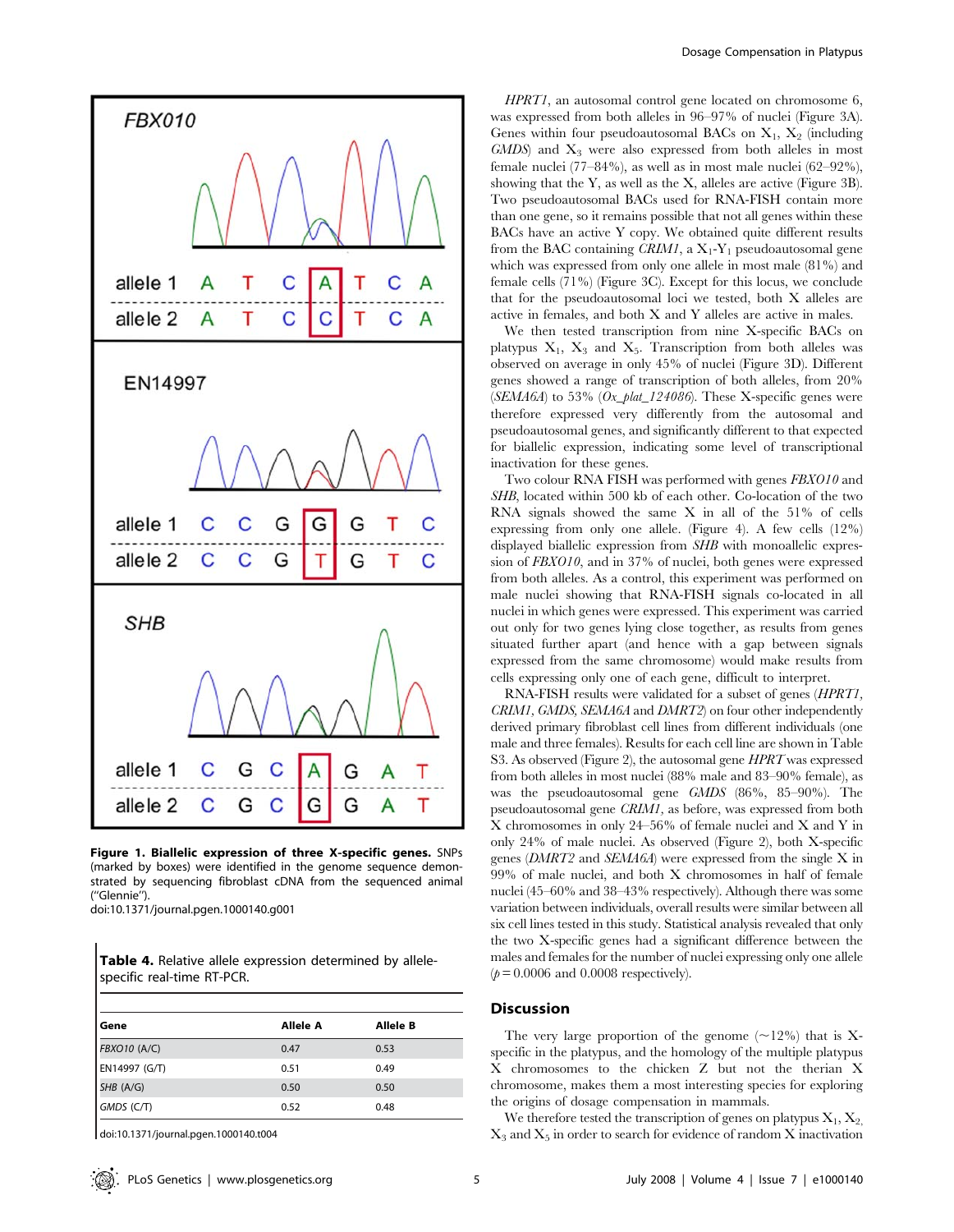



(as in eutherian mammals), paternally imprinted X inactivation (as in marsupials), or incomplete and variable dosage compensation (as in chickens). Random inactivation would be manifested as dosage equality between males and females, expression from both SNP variants overall but only a single allele per nucleus detected by RNA-FISH. Paternal inactivation would be manifest by dosage equality, but expression of only one SNP variant, and only one allele per nucleus would be detected by RNA-FISH. Bird-like incomplete dosage compensation would be manifest as a wide range of dosage relationships between males and females, expression of both SNP variants and expression from both alleles in each nucleus.

Our results are not strictly consistent with any of the above predictions. Quantitative RT-PCR showed male:female expression ratios near 0.5 or 1.0 for different genes, although both SNP alleles were expressed for all genes at an equal level in a heterozygote. Our examination of transcription of X-specific platypus genes by RNA-FISH revealed that about half of female cells expressed only one allele. The RNA-FISH results showed a clear difference between the transcription of X-specific loci compared with pseudoautosomal and autosomal loci.

These data imply that genes from platypus X-specific regions show some form of compensation via transcriptional inhibition, as

for mammals, but this is incomplete and variable between genes. Our demonstration that genes were expressed equally from both alleles suggests that paternal inactivation and imprinted partial expression is unlikely. Our demonstration that both alleles are expressed in about half the nuclei rules out complete X inactivation (random or imprinted), as is also seen for many partially escaping genes in eutherians and marsupials.

The variability in overall expression between different X-borne genes resembles the range of expression of genes on the bird Z in males and females that indicates a more relaxed, or more variable, dosage compensation system [53]. Biallelic expression of Z-borne genes was also found by examining expression of different alleles of two genes from fibroblast cultures established from single cells [51]. These results taken together suggest that bird dosage compensation is partial and differs between genes on the Z.

Thus dosage compensation of X-borne genes occurs to some extent in the platypus, and has features of both bird-like and mammal-like sex chromosome dosage compensation.

#### Is Partial Inactivation Ancestral?

Together, our findings have parallels in observations of some genes on the marsupial X and the mouse X in extra-embyronic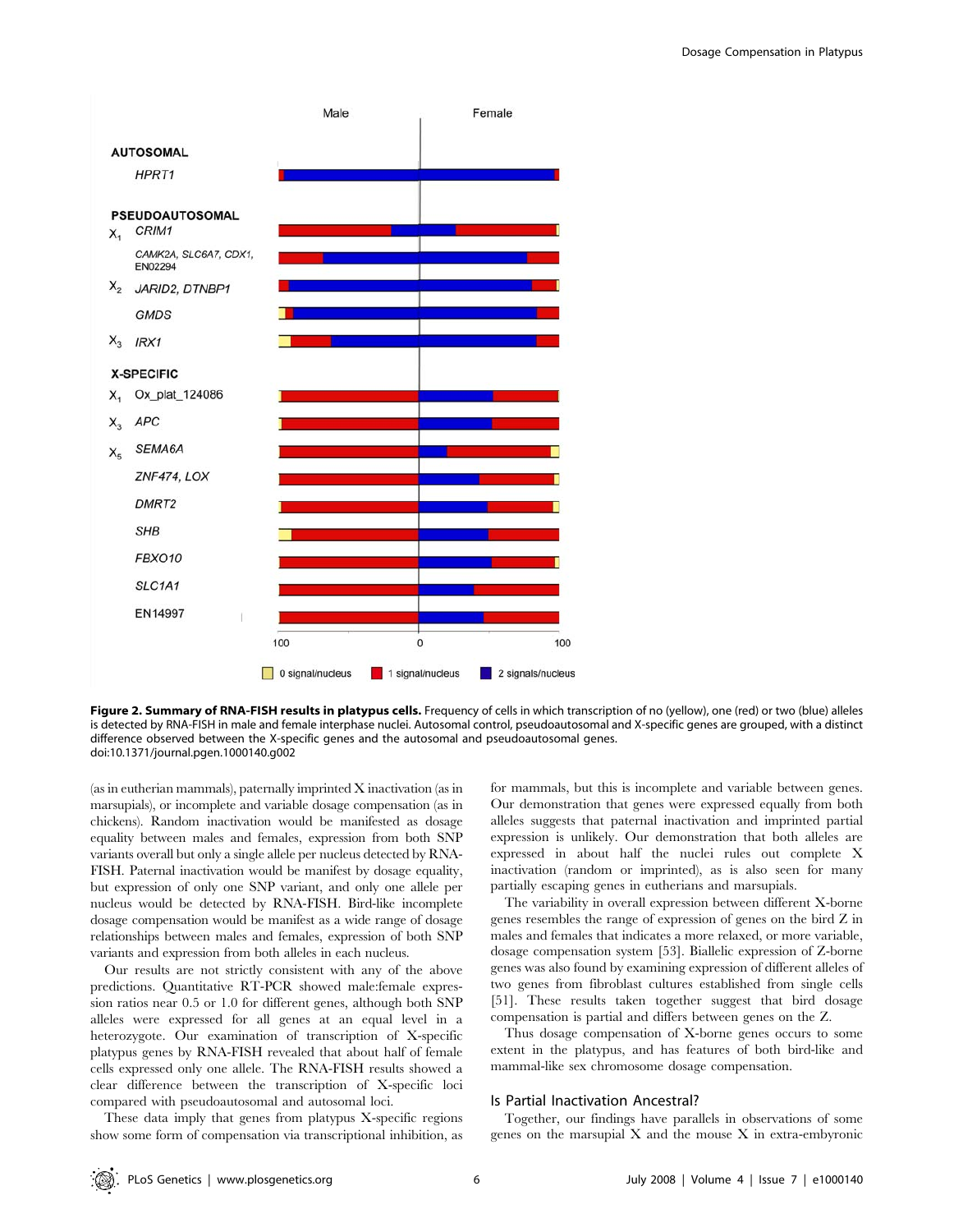Table 5. Expected vs observed frequency of nuclei with biallelic expression in females.

|                                  | Efficiency (p) | <b>Female Biallelic Frequency</b> |                          |        |
|----------------------------------|----------------|-----------------------------------|--------------------------|--------|
|                                  |                | <b>Expected</b><br>$\%$           | Observed P-value<br>$\%$ |        |
| Autosomal                        |                |                                   |                          |        |
| <b>HPRT1</b>                     | 0.98           | 96                                | 97                       | 0.96   |
| Pseudoautosomal                  |                |                                   |                          |        |
| CRIM1                            | 0.60           | 36                                | 26                       | < 0.01 |
| CAMK2A, SLC6A7, CDX1,<br>EN02294 | 0.84           | 71                                | 77                       | 0.16   |
| JARID2, DNTBP1                   | 0.96           | 92                                | 80                       | < 0.01 |
| <b>GMDS</b>                      | 0.92           | 85                                | 84                       | 0.70   |
| IRX1                             | 0.77           | 59                                | 83                       | < 0.01 |
| X-specific                       |                |                                   |                          |        |
| Ox_plat_124086                   | 0.98           | 96                                | 53                       | < 0.01 |
| <b>APC</b>                       | 0.97           | 94                                | 52                       | < 0.01 |
| <b>SEMA6A</b>                    | 0.99           | 98                                | 20                       | < 0.01 |
| ZNF474, LOX                      | 0.99           | 98                                | 43                       | < 0.01 |
| DMRT <sub>2</sub>                | 0.98           | 96                                | 51                       | < 0.01 |
| <b>SHB</b>                       | 0.90           | 81                                | 49                       | < 0.01 |
| FBXO10                           | 0.99           | 98                                | 52                       | < 0.01 |
| SLC1A1                           | 0.99           | 98                                | 39                       | < 0.01 |
| EN14997                          | 0.99           | 98                                | 46                       | < 0.01 |

Efficiency (p) of RNA-FISH hybridisation was determined from the results obtained in male fibroblasts and extrapolated to determine the expected frequency of nuclei with two signals, one signal and no signal per cell using the formula  $p^2+2pq+q^2=1$ , where  $p^2$  is the number of nuclei with two signals, 2pq represents nuclei with one signal and  $q^2$  is the number with no signal. P-values were determined by a  $\gamma^2$  test with 2 degrees of freedom.

doi:10.1371/journal.pgen.1000140.t005

tissues, whose paternal alleles are partially inactive, or ''escaper'' genes on the recently added region of the human and mouse X, which are partially expressed from the inactive X.

The observations of partial inactivation in all three major mammalian lineages suggests that partial inactivation observed here in platypus represents a basic form of mammalian X inactivation, which has come under tighter control during therian evolution, ultimately resulting in the highly stable and complex form of inactivation typical of most eutherian X-borne genes.

Partial inactivation has been documented for two marsupial genes (out of a total of five) in some tissues. PGK1 isozyme variants showed strong expression from the maternal allele and weaker expression from the paternal allele in cells from heterozygous female kangaroos, even in single clones [59], and G6PD from hybrid marsupials showed a heteropolymer band, diagnostic of expression from both alleles in a single cell [60]. Differences between species, tissues and even between genes make it difficult to generalize about the nature of marsupial X inactivation, and these experiments could not distinguish whether partial expression from the paternal X is due to low expression from paternal X chromosomes in every cell, or to a mixture of two X-active and one X-active cells. RNA-FISH was used to show that the tammar wallaby X-borne gene SLC16A2 was expressed from only one allele in most fibroblast cells [61].

The partial silencing displayed for platypus X-specific genes also has some parallels to genes on the human X that escape inactivation. X inactivation in humans was initially thought to

|   |                                                                                          | Male | Female |
|---|------------------------------------------------------------------------------------------|------|--------|
| А | Autosomal<br><b>HPRT</b>                                                                 |      |        |
| в | Pseudoautosomal<br><b>BAC 286H10</b><br>containing<br>CAMK2A, CDX1,<br>SLC6A7<br>EN02294 |      |        |
| С | Pseudoautosomal<br>CRIM1                                                                 |      |        |
| D | X-specific<br>SEMA6A                                                                     |      |        |
|   | <b>DNA</b><br>RNA                                                                        |      |        |

Figure 3. Co-localization of transcripts (RNA - green) and their corresponding gene loci (DNA - red). (A) The autosomal control HPRT1 is expressed from both loci in both sexes since two signals are detected for both RNA and DNA-FISH in both males and females. (B) Pseudoautosomal BAC 286H10 is expressed from both X chromosomes in females and the X and Y in males, since two signals are detected for both RNA and DNA-FISH in males and females. (C) Pseudoautosomal CRIM1 located on  $X_1$  is expressed from only one X in females and only one of the X and Y alleles in males, since two DNA signals but only one RNA signal is detected in both males and females. (D) X-specific SEMA6A located on X<sub>5</sub> is expressed from only one of the two X chromosomes in females, as well as from the single X in males, showing one RNA and DNA signal in males but two DNA signals and only one RNA signal in females. doi:10.1371/journal.pgen.1000140.g003

involve all genes on the X chromosome, but in recent years it was found that 5% to as many as 15% of human genes escape inactivation in lymphoblastoid [27] and fibroblast cell lines [28] respectively. Remarkably, transcription of some of these genes in fibroblasts varies between individuals, as seems to be the case for platypus. Partial expression of genes on the inactive X has also been observed in other eutherians, including the mouse, cow and mole [62,63]. Typically, these escaper genes are fully expressed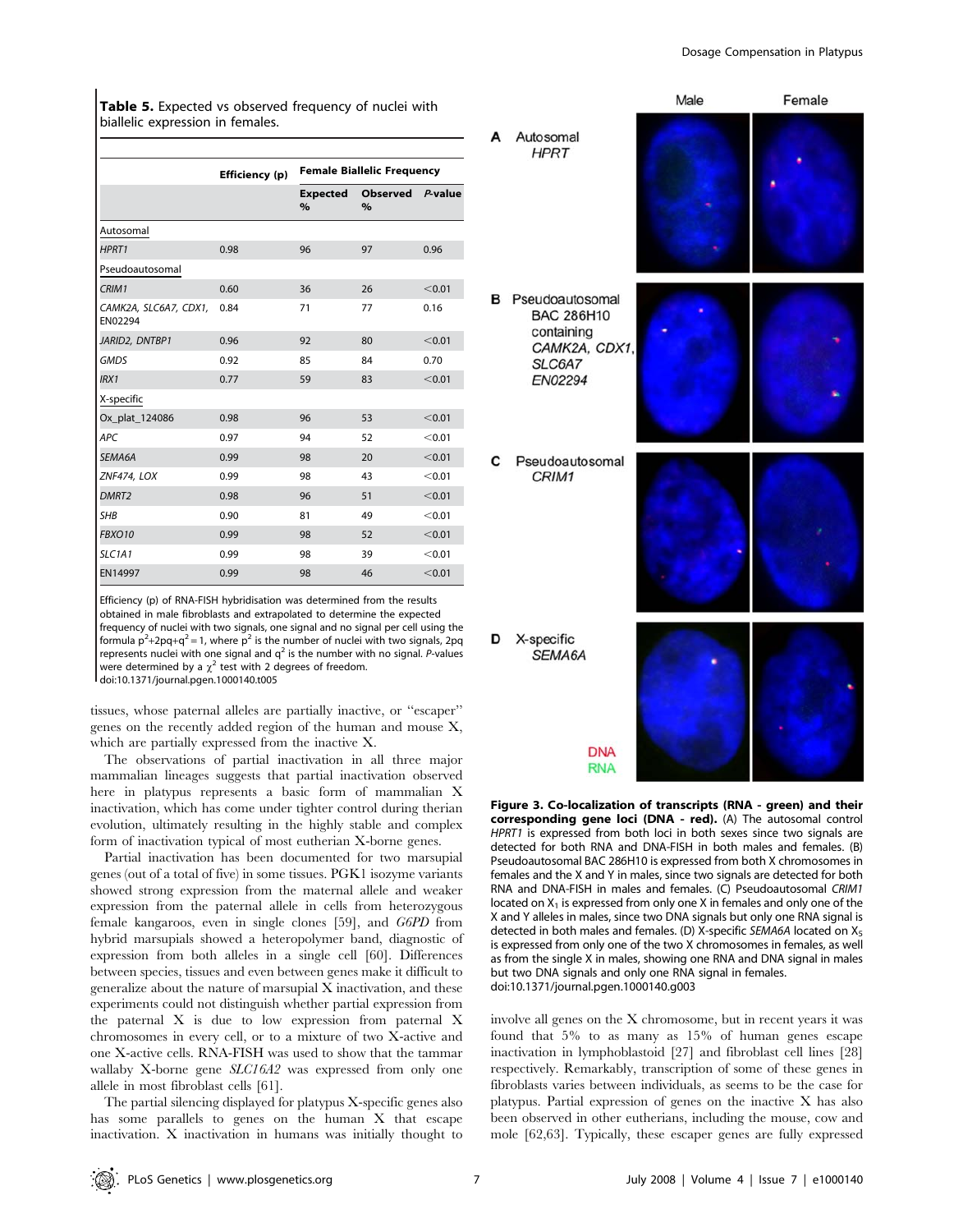

Figure 4. Two-colour RNA-FISH of neighbouring genes FBXO10 (red) and SHB (green). (A) Male nucleus expresses both genes from the single X. (B) Female nucleus expresses both genes from the same single X chromosome. (C) Female DNA-FISH showing that loci are located together. (D) Diagram depicting the region and the location of BACs used for RNA-FISH. Grey boxes indicate genes located between these two BACs. doi:10.1371/journal.pgen.1000140.g004

from the active X and partially expressed from the inactive X [28,64].

We propose that partial inactivation was the mechanism for compensating differences in gene dosage in an ancestral mammal.

## Partial X Inactivation and the Probability of Transcription

To date, it has been difficult to differentiate between the alternative hypotheses that partial inactivation is due to a lowered rate of transcription in all cells, or from a lowered probability of expression per cell in the population. Ohlsson et al [65] argued that genes transcribed at a low level show a low probability of transcription in the cell population, rather than a uniformly low transcription level. They propose that genomic imprinting and X chromosome inactivation evolved by regulating, not the activity of each locus, but the probability that it is expressed, and making this parent specific [65].

This radical hypothesis is supported by our RNA-FISH data, which show that platypus genes differ in the frequency of nuclei in which one or both alleles are transcribed, giving an overall partial dosage compensation that differs from gene to gene. The data from the bird Z is equivocal; the variability between genes is thought to reflect differences in the rate of transcription, but could equally well reflect differences in the probability that a locus is transcribed. RNA-FISH of five chicken genes shows that most are transcribed from both alleles in most cells [50]; however, the low efficiency of signal detection (about a quarter of nuclei had no signals), and the different tissues used makes this hard to interpret. Efficient RNA-FISH on the chicken Z genes for which we have data in platypus would test the hypothesis that partial inactivation of the Z in male birds operates by altering the probability of transcription, rather than uniformly downregulating transcription.

Our finding that two genes located 500 kb apart are expressed from the same chromosome implies that the stochastic expression of X-specific genes is coordinated in cis. Furthermore, a recent study has shown that this type of probabilistic expression is widespread on human autosomes, with their data suggesting that as many as 1000 human genes are subject to stochastic monoallelic expression [66]. Around 80% of these genes also showed some

level of biallelic expression. Unlike the hypothesis put forward by Ohlsson et al [64], this type of expression is not limited to those with low levels of expressions.

Is partial expression in therian mammals explained by stochastic expression? Data on partial expression of genes on the paternal X in marsupials are equivocal; the partial expression of the maternal PGK1 allele in clones, and the fainter paternal isozyme heteropolymer band for G6PD are explained equally well by both hypotheses. The few data that would distinguish these hypotheses for escapers on the inactive human X do not conclusively eliminate either hypothesis. Assays of the partially expressed human X-borne gene CHM (REP1) in single cells showed that  $CHM$  was expressed from the inactive X in most (70%) but not all cells from one cell line, and in only seven out of ten hybrid cell lines carrying an inactive X [67]. More recently, a study on dosage compensation in human lymphoblastoid cell lines found that genes escaping X inactivation were not subject to the higher levels of variation found for fibroblast cell lines, suggesting that the expression of the escaper genes is not stochastic but subject to tight regulation [27]. RNA-FISH performed on both fibroblasts and lymphoblastoid cells for these escaper genes would conclusively rule out stochastic expression.

It is important to note the difference in the number of genes in human which escape inactivation between fibroblast cell lines, where 15% of genes are said to escape inactivation [28] and lymphoblastoid cell lines where only 5% of genes escape [27]. Similarly in marsupials, differences have been found in the inactivation status of genes between tissues [26]. Our study has only used fibroblast cell lines due to the difficultly in obtaining tissue samples in large enough sample sizes, as the platypus is listed as a ''vulnerable'' species. A comparison of results for other tissues may show different results.

Several human X-borne genes that escape from inactivation have a widely expressed Y homologue, and some others have homology to a Y-borne pseudogene that represents a recently inactivated partner on the Y. The Y homologue of an X/Y pair often has a lower level of expression than its partner on the X (reviewed in [68]), similar to the lower level of expression exhibited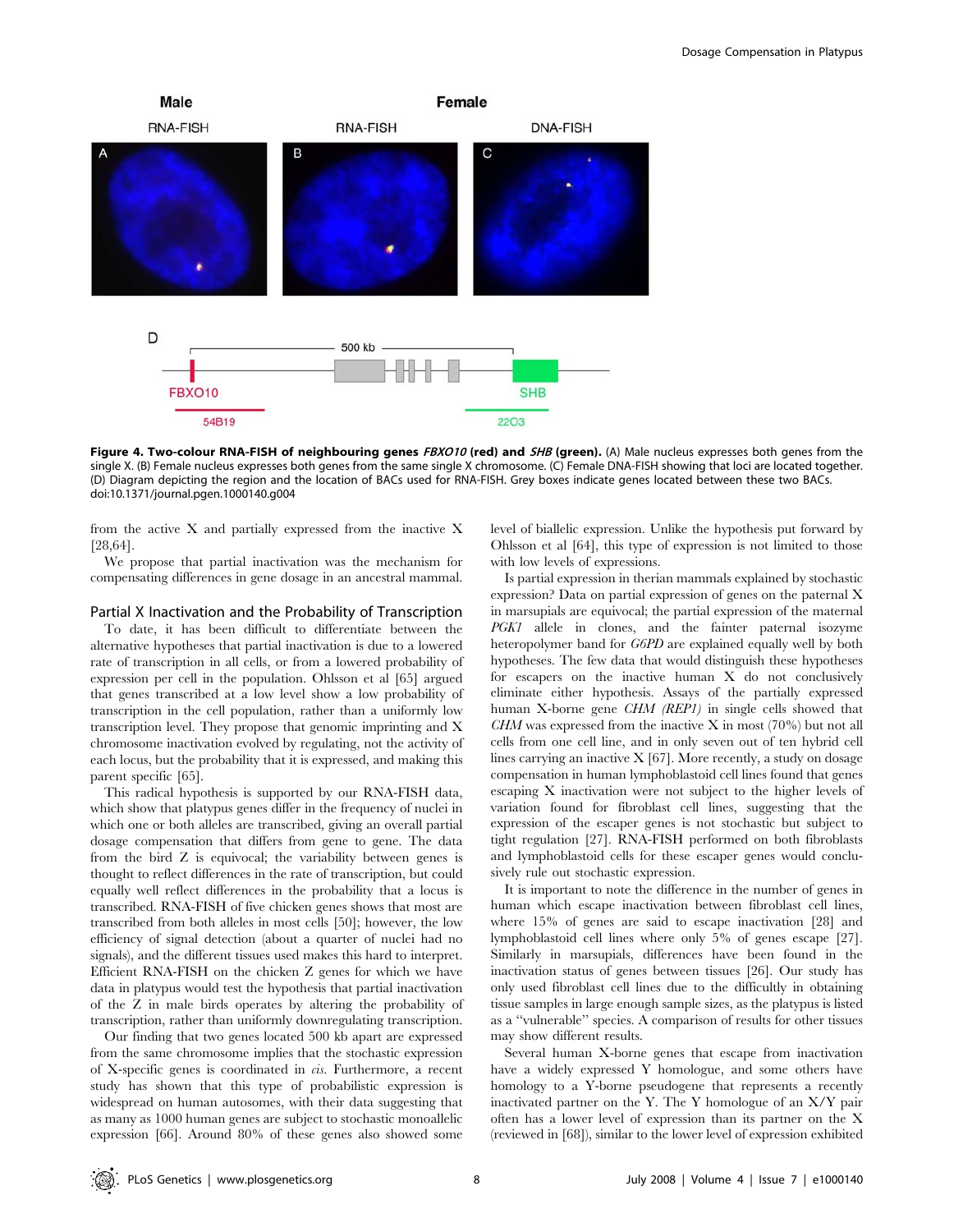by alleles on the inactive X in females. However, the presence of a Y homologue does not necessarily negate the need for dosage compensation, as some Y alleles have evidently taken on functions different from those of their X homologue. Nearly all escaper genes are part of the region added to the eutherian X chromosome and only recently recruited to the inactivation system, suggesting that their partial escape from X inactivation correlates with progressive assimilation of genes into the X inactivation systems once the Y paralogue has degenerated.

#### Pseudoautosomal Genes and Inactivation

In eutherian mammals, small terminal regions of the X and Y are homologous, and pair and recombine at male meiosis. These pseudoautosomal regions (PARs) are relics of the X added region that have not yet degraded [15]. Genes within the PAR have no need of dosage compensation.

There are two PARs on the human X. PAR1 on the short arm represents a relic of ancient XY homology, and contains genes that are expressed from the Y, and not inactivated on the X [69]. The smaller PAR2 was added very recently to the long arm of the Y from the long arm of the X, but two genes in the region (SYBL1 and SPRY3) are subject to inactivation, not only on the inactive X, but also on the Y [70].

We observed that seven of the nine platypus genes from the pseudoautosomal regions displayed as much or more expression from males than females, as assessed by quantitative RT-PCR, suggesting that they are expressed from Y as well as the X alleles. RNA-FISH of these genes showed that both alleles were expressed in most cells in females (two X alleles) and males (X and Y alleles). Two of these BACs contained multiple genes, so detection of predominantly two signals per cell does not necessarily mean that all genes are active on both chromosomes; however, expression analysis of transcripts from each of these BACs confirms that most of these genes (3/4 in BAC 286H10 and 2/2 BAC 271I19) have active Y homologues. Two pseudoautosomal genes CDX1 and GMDS had male:female expression ratios near 0.5 but an almost equal probability of expression, suggesting that either both alleles are downregulated in males, or alternatively, the Y allele sequence has sufficiently diverged from that of the X homologue, leaving it unable to be amplified by our primers.

A fifth platypus pseudoautosomal gene showed a completely different expression pattern. CRIM1 (cysteine rich transmembrane BMP regulator 1), located on platypus  $X_1-Y_1$ , had equivalent expression in males and females, but was usually expressed from only one allele in both males (81% of nuclei) and females (69%). There are two possible explanations. Firstly, the Y homologue may have evolved a new male-specific function like many genes on the human Y  $[15]$ , and be testis specific, so silencing of one X in females evolved to equalize expression of the X homologue. Alternatively, inactivation of both X and Y could be equivalent to the silencing of PAR2 genes on the long arm of the human X. SYBL1 and SPRY3 undergo silencing on both the X and Y, the product of their evolutionary history as a block transposed from the  $X$  (where it was subject to inactivation) to the  $Y$ , where it was dosage compensated to match the X [70].

Thus for most pseudoautosomal genes there is no need for dosage compensation on the X because the Y allele is active, and no dosage compensation is observed.

# Is More Tightly Controlled Dosage Compensation Linked to Gene Function?

The chromosome-wide X inactivation in mouse and human has given rise to the expectation that dosage compensation for genes on sex chromosomes is critical for life. However, this does not

seem to be the case in birds. Dosage compensation for the 964 genes on the bird Z chromosome extends over a range from complete compensation ( $\sim$ 10% genes) to no compensation ( $\sim$ 10% genes) with most falling between these extremes [53]. This suggests either that the necessity for strict dosage compensation has been over-emphasized, or that genes on the bird Z chromosome are much more tolerant of dosage differences than genes on the therian X [71].

By no means are all genes dosage sensitive [71]. For instance, many protein products, such as enzymes, are controlled at different levels in the cell, so transcriptional control is not essential. For some genes, a dosage difference may even be essential for function; for instance, a 2:1 dosage of DMRT1 has been suggested to define male versus female development in birds [72].

One gene that does not display equal expression between males and females and may even be hypertranscribed in females of both platypus and zebrafinch is  $SEMAGA$ , a gene on platypus  $X_5$  and the avian Z. From our data, platypus SEMA6A appears not be subject to dosage compensation by real-time RT-PCR, yet RNA-FISH results show that it predominantly has only one allele active per cell. In zebrafinch liver, SEMA6A is expressed more than twofold more in females with just one copy than males with two copies [53]. Although these results were obtained from different cell types in the different species, it is intriguing that in both cases there is some evidence of hypertranscription in females.

It is therefore likely that only a minority of genes on the mammalian X really need to be dosage compensated. The difference in the level of control of sex chromosome activity may therefore be a side-effect of the mechanism used for dosage compensation. Eutherian mammals subscribe to a whole-X mechanism in which inactivation spreads along the X. The bird Z, however, seems to have a piecemeal dosage compensation system in which different genes appear to show different levels of compensation, and compensated genes are clustered [56].

The alternative is that the genes on the bird Z and therian X evolved under different selective pressures. We know that the gene content of these chromosomes is different, having originated from two different pairs of autosomes, and we also know that the gene content of sex chromosomes is biased toward sex-specific expression. The human X is enriched for genes involved in brain function, and sex and (particularly male) reproduction [19–22]. The chicken Z chromosome gene content is male-biased yet noticeably deficient in female-biased genes [23]. Commenting on the finding that dosage compensation in birds is much less tightly controlled than in therian mammals, Graves and Disteche [71] suggested that expression differences in Z-borne genes between males and females may have been selected for to control sex-specific characters. Since platypus sex chromosomes show considerable homology to the bird Z, the functions of platypus X-borne genes are likely to be equivalent to those on the chicken Z.

Perhaps, then, partial and variable silencing in the platypus dosage compensates some essential genes, leaves some genes uncompensated where dosage differences are essential for sexspecific function, and partially compensates most genes in proportion to their dosage-sensitivity, as is evidently the case for birds.

# Conclusions

We found that genes on the multiple platypus X chromosomes show partial and variable dosage compensation. This is very similar to the partial and variable dosage relationships of genes on the chicken Z chromosome, with which the platypus X chromosomes share considerable homology. However, unlike birds, platypus dosage compensation involves transcription from only one of the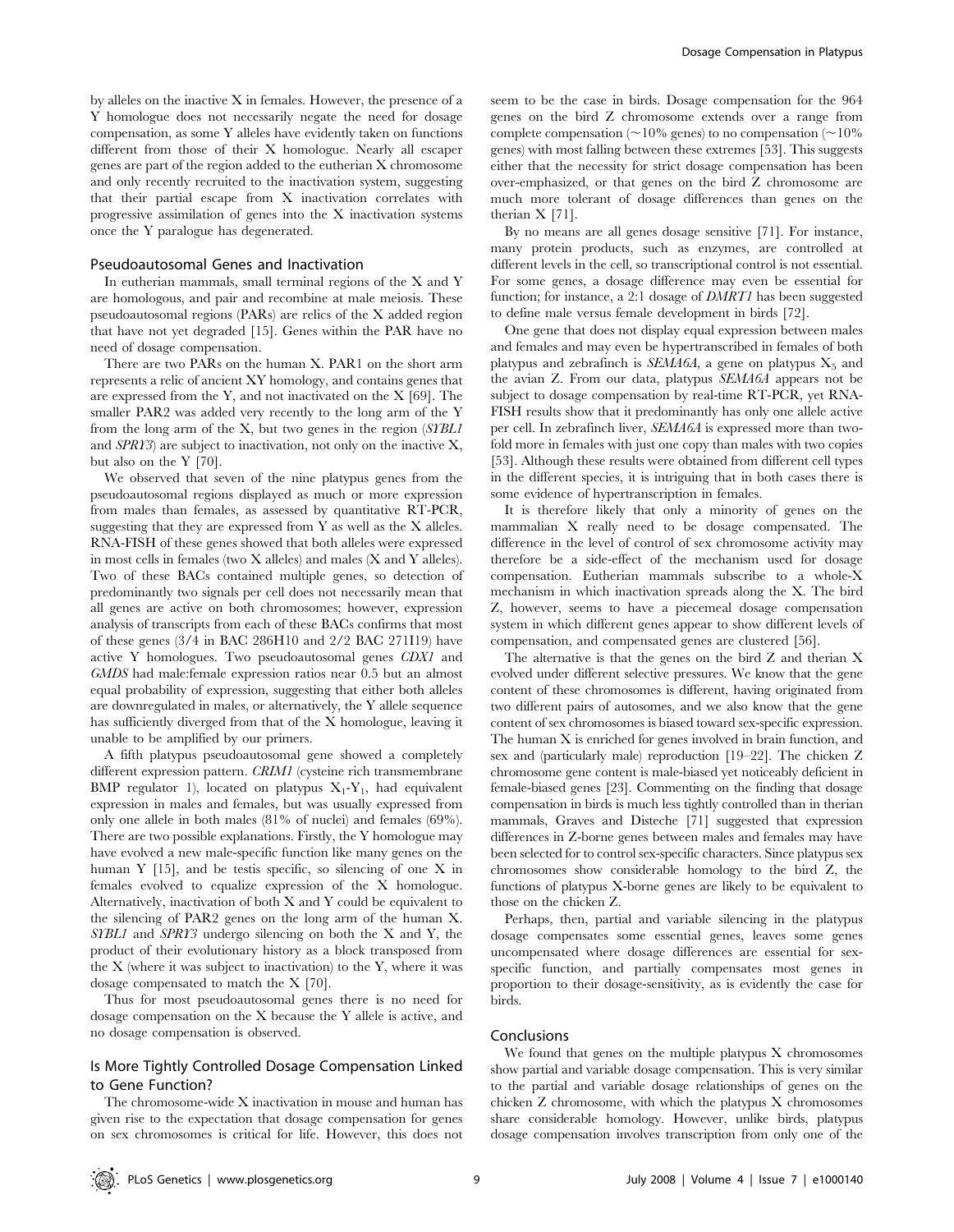two alleles in a proportion of cells and is coordinated at least on a regional level. Transcriptional inhibition is a property shared by X chromosome inactivation in therian mammals. Thus, platypus dosage compensation has features shared with dosage compensation of the bird Z and the mammal X.

## Materials and Methods

# Identification of Expressed Genes within BACs Mapping to the X Chromosomes

BAC-end sequences from CHORI-236 BAC clones (http:// bacpac.chori.org), mapped to platypus X chromosomes as part of the genome project, were aligned against the genome sequence. Genes within the genomic region contained between the BAC-end sequences were identified by using the Ensembl database (http:// www.ensembl.org/Ornithorhynchus\_anatinus/index.html). An additional four BACs were chosen because they span genes with SNPs that were potentially X-specific. These BACs were identified by searching the platypus sequence trace archives containing BAC-end sequence data (http://www.ncbi.nlm.nih.gov/Traces) with genomic sequence from 100 kb up and downstream of the gene of interest.

PCR was performed on the BACs to confirm that the genes predicted to be contained within the BAC were present. The PCR cycling conditions for all primers were as follows: an initial denaturing step of  $94^{\circ}$ C for 2 min, 30 cycles of  $94^{\circ}$ C for 30 sec, annealing for 30 sec at the appropriate temperature (Table S4),  $72^{\circ}$ C for 1 min and a final extension at  $72^{\circ}$ C for 10 min.

To determine whether genes within BACs were expressed in fibroblasts, total RNA was extracted from female and male fibroblast cell lines using Gene Elute Mammalian Total RNA Miniprep extraction kit (Sigma). RNA was treated with DNA-free (Ambion) to remove any contaminating DNA and Superscript III (Invitrogen) was used to generate cDNA using random hexamers as primers for first strand synthesis. To ensure there was no genomic DNA contamination in the cDNA sample, a RT-negative control was made by excluding the Superscript III enzyme from the first strand synthesis reaction and was used as a negative control in all RT-PCR experiments. Where possible, primers were designed to span introns. Primers, annealing temperatures and product sizes are listed in Table S4. PCR was carried out using the same cycling conditions described above. Each set of primers was tested on female and male RT-positive and RT-negative samples as well as genomic DNA. PCR products were gel purified using a QIAquick Gel Extraction kit (Qiagen) and directly sequenced by AGRF (Brisbane).

#### DNA-FISH on Metaphase Chromosomes

For the four BACs not previously mapped,  $1 \mu$ g of DNA from these BACs was labeled by nick translation with digoxigenin –11 dUTP (Roche Diagnostics), Spectrum-Orange or Spectrum-Green (Vysis). Unincorporated nucleotides were removed from Spectrum-Orange and Spectrum-Green labeled probes using Probe-Quant G50 micro columns (GE Healthcare). Probes were precipitated with 1  $\mu$ g platypus C<sub>0</sub>t1 DNA and hybridized to male and/or female platypus metaphase chromosomes and fluorescent signals for digoxigenin labeled probes were detected using the protocol described by Alsop et al [73]. A Zeiss Axioplan2 epifluorescence microscope was used to visualize fluorescent signals. Images for DAPI-stained metaphase chromosomes and fluorescent signals were captured on a SPOT RT Monochrome CCD (charge-coupled device) camera (Diagnostic Instruments Inc., Sterling Heights) and merged using IP Lab imaging software (Scanalytics Inc., Fairfax, VA, USA).

# Quantitative Real-Time RT-PCR

Total RNA was extracted from eight different male and eight different female fibroblast (toe web) cell lines (at passage 6 to 8) to represent a total of 16 individuals. First-strand cDNA was synthesized by oligo (dT) priming using Superscript III (Invitrogen). Primers for each gene were designed using the Plexor program (Promega) (Table S4). PCR reactions were carried out using Quantitect SYBR Green PCR kit (Qiagen) according to the manufacturer's instructions. Amplifications were performed and detected in a Rotorgene 3000 cycler (Corbett Research). To determine the detection range, linearity and real-time PCR amplification efficiency for each primer pair, standard curves were calculated over a 10-fold serial dilution of fibroblast cDNA. A series of two-fold serial dilutions were also carried out to confirm the ability of the PCR conditions to detect this level of difference in expression. All dilutions and samples were run in triplicate. Cycling conditions consisted of an initial hold cycle of  $95^{\circ}$ C for 15 min, 40 cycles of  $94^{\circ}$ C for 15 sec, annealing at the appropriate temperature listed in Table S4 for 15 sec and extension at  $72^{\circ}$ C for 20 sec for data acquisition. Melting curves were constructed from  $45^{\circ}C$ –95<sup>°</sup>C to confirm the purity of the PCR products and direct sequencing of products was performed to confirm their identity. Relative expression of each gene was determined by normalization to ACTB expression using the formula where the ratio of ACTB to target  $=(1+E_{\text{Ref}})^{\text{CrRef}}/(1+E_{\text{Target}})^{\text{CrTarget}}$  [74]. Statistical significance was assessed, for the null hypothesis that there was no difference between male and female expression levels, using an unrelated samples 2-tailed  $t$  test with unequal variance.

# Bioinformatic Prediction of Expressed Single Nucleotide Polymorphisms (SNPs) in Platypus

Exonic sequence from predicted genes on platypus chromosomes  $X_1$ ,  $X_2$ ,  $X_3$  and  $X_5$  were extracted from the Ensembl 46 database, using the Biomart tool (http://www.ensembl.org/ biomart/martview). These sequences were compared to the platypus whole genome shotgun sequence traces (''Ornithorhynchus anatinus WGS'') deposited on the trace archive at NCBI (http:// www.ncbi.nlm.nih.gov/Traces), using MegaBLAST [75]. Potential single-nucleotide polymorphisms (SNPs) were discovered by manually searching within the BLAST output for single nucleotide mismatches occurring in approximately 50% of target traces. The chromatogram files containing a potential SNP were extracted from the trace archive and assembled using Sequencher<sup>TM</sup> 4.7 (Gene Codes Corporation, Michigan). This assembled sequence (including surrounding intronic sequence) was tested for uniqueness within the platypus genome using BLAT [76] on the UCSC test browser (http://genome-test.cse.ucsc.edu).

#### Allele Specific Real-Time PCR

To validate identified SNPs and test expression in fibroblasts, DNA was extracted from the ''Glennie'' fibroblast cell line using the Dneasy Blood and Tissue kit (Qiagen) and RNA was extracted as described above. First strand synthesis was performed on RNA using the Supercript III First-Strand Synthesis System for RT-PCR kit (Invitrogen) according to manufacturer's instructions. PCR and RT-PCR was carried out using the primers listed in Table S4.

To quantify the expression level of SNPs for three X-specific SNPs and one pseudoautosomal gene, allele-specific real-time PCR was carried out. Allele specific primers were designed with the 3'end base of either the forward or reverse primer corresponding to the specific allele (refer to Table S5 for primer sequences and corresponding annealing temperatures). The different alleles were amplified in separate tubes. Real-time PCR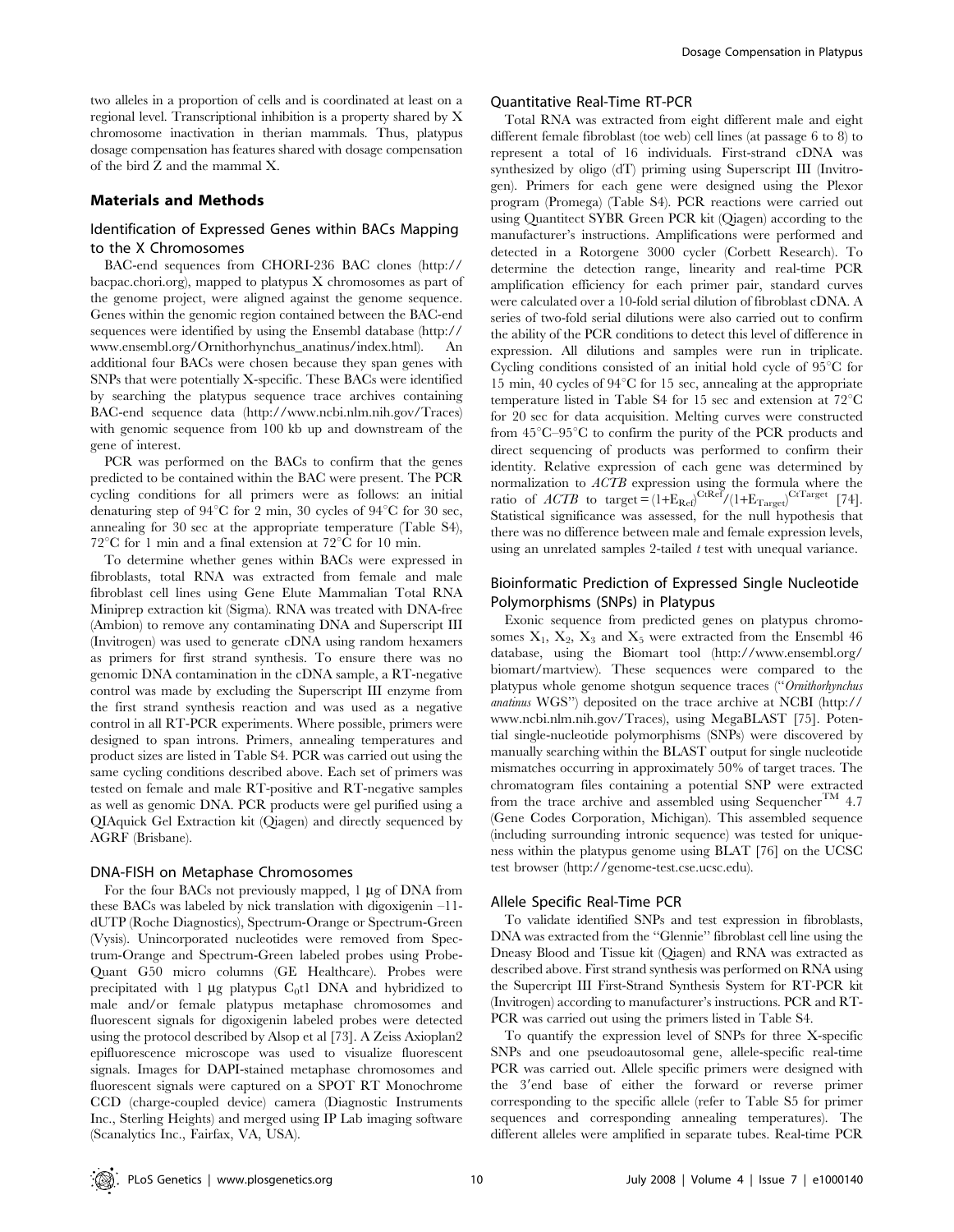was performed using Quantitect SYBR Green PCR kit (Qiagen) with amplifications performed and detected in a Rotorgene 3000 cycler (Corbett Research). Cycling conditions are the same for those described in the quantitative PCR section with all samples run in triplicate. Genomic DNA for ''Glennie'' was included as a control since the allele frequency ratio should be 1:1, permitting allele-specific amplification bias to be detected and corrected. Known homozygous cDNA samples and pooled homozygous samples with varying ratios of each allele (0.2, 0.4, 0.6, 0.8) were included to ensure the technique was sensitive enough to detect small differences. Allele relative expression levels were calculated using the formula: frequency of allele  $A = 1/(2E^{\Delta Ct}+1)$  [77], where  $\Delta$ Ct = (A<sub>cDNA</sub> - B<sub>cDNA</sub>) – (A<sub>gDNA</sub> - B<sub>gDNA</sub>) and converted to a ratio of allele A to allele B. PCR products were sequenced to confirm the identity of products.

## RNA/DNA-FISH on Interphase Nuclei

Male and female fibroblast cells (from toe web) were cultured on gelatin-coated coverslips in AminoMax C100 medium (Invitrogen) at  $30^{\circ}$ C in an atmosphere of  $5\%$  CO<sub>2</sub>. Cells on coverslips were washed with PBS, permeabilized for 7 minutes on ice using CSK buffer plus Triton X (100 mM NaCl, 300mM sucrose, 3 mM MgCl2, 10 mM PIPES pH 6.8, 2 mm Vanadyl Ribonucleoside Complex (VRC), 0.5% Triton X) and fixed in 3% paraformaldehyde for 10 minutes. Coverslips were dehydrated via a series of ethanol washes (70%, 80%, 95%, 100%), air-dried and denatured. Probes were labeled as described in the DNA-FISH on metaphase chromosomes section. Hybridization buffer  $(4 \times SSC, 40\%$  dextran sulphate, 2 mg/ml BSA, 10 mM VRC) was added to each probe. Probes were denatured at  $75^{\circ}$ C for 7 min and allowed to preanneal for 20 min.  $10 \mu l$  of probe was added to each coverslip and hybridized overnight in a humid chamber at  $37^{\circ}$ C. Coverslips were washed in  $0.4 \times$ SSC with 0.3% Tween 20 at 60 $^{\circ}$ C for 2 minutes followed by a wash in  $2 \times SSC$  with 0.1% Tween 20 for 1 min at room temperature. Coverslips were fixed in 3% paraformaldehyde for 10 minutes, treated with 0.1 mg/ml RNase for 1 hour at  $37^{\circ}$ C and subjected to DNA-FISH following the same hybridization protocol described for DNA-FISH on metaphase chromosomes. Nuclei were viewed under a fluorescence microscope in several different focal planes, with 100 nuclei examined for each probe for both males and females.

Efficiency (p) of RNA-FISH hybridisation was determined from the results obtained in male fibroblasts and extrapolated to determine the expected frequency of nuclei with two signals, one signal and no signal per cell using the formula  $p^2+2pq+q^2=1$ , where  $p^2$  is the number of nuclei with two signals,  $2pq (q = 1-p)$  represents nuclei with one signal and  $q^2$  is the number with no signal. *P*-values were determined by a  $\chi^2$  test with two degrees of freedom.

Inconsistencies between RNA-FISH results in previous experiments examining transcription have been attributed to the inability to detect weak signals, which could be overcome by, not only using a combination of RNA and DNA-FISH, but also by amplifying the RNA-FISH signal [78]. In order to ensure that the differences between autosomal, pseudoautosomal and X-specific

#### References

- 1. Bininda-Emonds OR, Cardillo M, Jones KE, MacPhee RD, Beck RM, et al. (2007) The delayed rise of present-day mammals. Nature 446: 507–512.
- 2. Warren WC, Hillier LW, Graves JAM, Birney E, Ponting CP, et al. (2008) Genome analysis of the platypus reveals unique signatures of evolution. Nature 453: 175–183. 3. Bick YA, Sharman GB (1975) The chromosomes of the platypus (Ornithorhynchus:
- Monotremata). Cytobios 14: 17–28. 4. Murtagh CE (1977) A unique cytogenetic system in monotremes. Chromosoma 65: 37–57.
- 5. Rens W, Grutzner F, O'Brien PC, Fairclough H, Graves JAM, et al. (2004) Resolution and evolution of the duck-billed platypus karyotype with an

genes were not due to the inability of the technique to detect both transcripts, an experiment where BACs containing SEMA6A and CRIM1 were labeled with either Spectrum Green or Spectrum Orange (Vysis) or with biotin-16-dUTP (Roche Diagnostics) was performed. Biotin-labeled probes were detected with avidin-FITC (Vector Laboratories Inc.), with FITC signals amplified by additional layers of biotinylated anti-avidin (Vector) and avidin-FITC. No differences between direct labeling and biotin labeling followed by amplification were detected.

### Supporting Information

Figure S1 Real-time results for X-specific genes. Each point is a different cell line (shown in the same order in each graph). Male cell lines are shown in blue, female cell lines in red. Expression has been normalised to ACTB.

Found at: doi:10.1371/journal.pgen.1000140.s001 (0.15 MB PDF)

Figure S2 Allele-specific real-time RT-PCR results for EN14997. Standards for each allele are shown in red or green and ''Glennie'' cDNA in pink. cDNA from homozygous individual for the opposite allele in each case is in dark grey, showing that the primers do not amplify both alleles. No template control is light grey.

Found at: doi:10.1371/journal.pgen.1000140.s002 (0.09 MB PDF)

Table S1 Ensembl Identifiers, genome co-ordinates and corresponding location in human and chicken for genes found within BACs used for RNA FISH.

Found at: doi:10.1371/journal.pgen.1000140.s003 (0.04 MB DOC)

Table S2 RNA-FISH dataset.

Found at: doi:10.1371/journal.pgen.1000140.s004 (0.03 MB DOC)

Table S3 RNA-FISH results for three additional female and one male cell lines.

Found at: doi:10.1371/journal.pgen.1000140.s005 (0.03 MB DOC)

Table S4 List of primers used for SNP validation (SNP), confirmation of expression in fibroblasts (Expression), BAC confirmation (BAC) and qRT-PCR.

Found at: doi:10.1371/journal.pgen.1000140.s006 (0.06 MB DOC)

Table S5 Primers used for allele-specific real-time PCR.

Found at: doi:10.1371/journal.pgen.1000140.s007 (0.03 MB DOC)

## Acknowledgments

We thank Colin L. Kremitzki for providing BAC clones.

## Author Contributions

Conceived and designed the experiments: JED JAMG. Performed the experiments: JED TAH. Analyzed the data: JED TAH EK JAMG. Wrote the paper: JED JAMG.

X1Y1X2Y2X3Y3X4Y4X5Y5 male sex chromosome constitution. Proc Natl Acad Sci U S A 101: 16257–16261.

- 6. Veyrunes F, Waters PD, Miethke P, Rens W, McMillan D, et al. (2008) Bird-like sex chromosomes of platypus imply recent origin of mammal sex chromosomes. Genome Res 18: 965–973.
- 7. Grützner F, Rens W, Tsend-Ayush E, El-Mogharbel N, O'Brien PC, et al. (2004) In the platypus a meiotic chain of ten sex chromosomes shares genes with the bird Z and mammal X chromosomes. Nature 432: 913–917.
- 8. Graves JAM (1995) The origin and function of the mammalian Y chromosome and Y-borne genes–an evolving understanding. Bioessays 17: 311–320.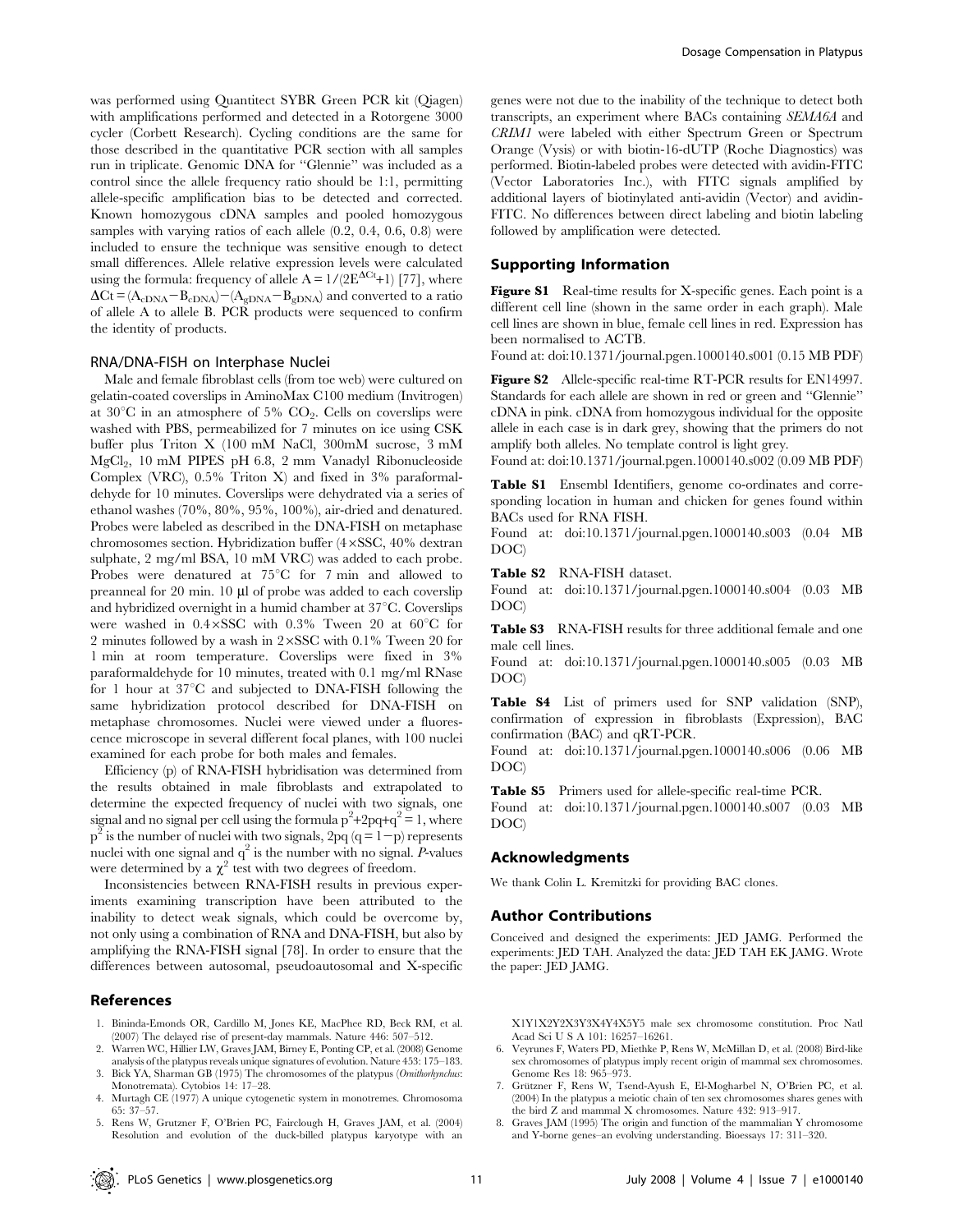- 9. Watson JM, Spencer JA, Riggs AD, Graves JAM (1990) The X chromosome of monotremes shares a highly conserved region with the eutherian and marsupial X chromosomes despite the absence of X chromosome inactivation. Proc Natl Acad Sci U S A 87: 7125–7129.
- 10. El-Mogharbel N, Wakefield M, Deakin JE, Tsend-Ayush E, Grutzner F, et al. (2007) DMRT gene cluster analysis in the platypus: new insights into genomic organization and regulatory regions. Genomics 89: 10–21.
- 11. Gruetzner F, Ashley T, Graves JAM (2006) How did the platypus get its sex chromosome chain? A comparison of meiotic multiples and sex chromosomes in plants and animals. Chromosoma 115: 75–88.
- 12. Rens W, O'Brien PC, Grützner F, Clarke O, Graphodatskaya D, et al. (2007) The multiple sex chromosomes of platypus and echidna are not completely identical and several share homology with the avian Z. Genome Biol 8: R243.
- 13. Ezaz T, Stiglec R, Veyrunes F, Graves JAM (2006) Relationships between vertebrate ZW and XY sex chromosome systems. Curr Biol 16: R736–743.
- 14. Charlesworth D, Charlesworth B, Marais G (2005) Steps in the evolution of heteromorphic sex chromosomes. Heredity 95: 118–128.
- 15. Graves JAM (2006) Sex chromosome specialization and degeneration in mammals. Cell 124: 901–914.
- 16. Fridolfsson AK, Cheng H, Copeland NG, Jenkins NA, Liu HC, et al. (1998) Evolution of the avian sex chromosomes from an ancestral pair of autosomes. Proc Natl Acad Sci U S A 95: 8147–8152.
- 17. Nanda I, Zend-Ajusch E, Shan Z, Grutzner F, Schartl M, et al. (2000) Conserved synteny between the chicken Z sex chromosome and human chromosome 9 includes the male regulatory gene DMRT1: a comparative (re)view on avian sex determination. Cytogenet Cell Genet 89: 67–78.
- 18. Shetty S, Griffin DK, Graves JAM (1999) Comparative painting reveals strong chromosome homology over 80 million years of bird evolution. Chromosome Res 7: 289–295.
- 19. Lercher MJ, Urrutia AO, Hurst LD (2003) Evidence that the human X chromosome is enriched for male-specific but not female-specific genes. Mol Biol Evol 20: 1113–1116.
- 20. Saifi GM, Chandra HS (1999) An apparent excess of sex- and reproductionrelated genes on the human X chromosome. Proc Biol Sci 266: 203–209.
- 21. Zechner U, Wilda M, Kehrer-Sawatzki H, Vogel W, Fundele R, et al. (2001) A high density of X-linked genes for general cognitive ability: a run-away process shaping human evolution? Trends Genet 17: 697–701.
- 22. Ross MT, Grafham DV, Coffey AJ, Scherer S, McLay K, et al. (2005) The DNA sequence of the human X chromosome. Nature 434: 325–337.
- 23. Storchova R, Divina P (2006) Nonrandom representation of sex-biased genes on chicken Z chromosome. J Mol Evol 63: 676–681.
- 24. Lyon MF (1961) Gene action in the X-chromosome of the mouse (Mus musculus L.). Nature 190: 372–373.
- 25. Graves JAM, Gartler SM (1986) Mammalian X chromosome inactivation: testing the hypothesis of transcriptional control. Somat Cell Mol Genet 12: 275–280.
- 26. Cooper DW, Johnston PG, Graves JAM (1993) X-inactivation in marsupials and monotremes. Sem Dev Biol 4: 117–128.
- 27. Johnston CM, Lovell FL, Leongamornlert DA, Stranger BE, Dermitzakis ET, et al. (2008) Large-scale population study of human cell lines indicates that dosage compensation is virtually complete. PLoS Genet 4: e9.
- 28. Carrel L, Willard HF (2005) X-inactivation profile reveals extensive variability in X-linked gene expression in females. Nature 434: 400–404.
- 29. Brown CJ, Lafreniere RG, Powers VE, Sebastio G, Ballabio A, et al. (1991) Localization of the X inactivation centre on the human X chromosome in Xq13. Nature 349: 82–84.
- 30. Rastan S (1983) Non-random X-chromosome inactivation in mouse Xautosome translocation embryos–location of the inactivation centre. J Embryol Exp Morphol 78: 1–22.
- 31. Costanzi C, Pehrson JR (1998) Histone macroH2A1 is concentrated in the inactive X chromosome of female mammals. Nature 393: 599–601.
- 32. Heard E, Rougeulle C, Arnaud D, Avner P, Allis CD, et al. (2001) Methylation of histone H3 at Lys-9 is an early mark on the X chromosome during X inactivation. Cell 107: 727–738.
- 33. Jeppesen P, Turner BM (1993) The inactive X chromosome in female mammals is distinguished by a lack of histone H4 acetylation, a cytogenetic marker for gene expression. Cell 74: 281–289.
- 34. Graves JAM (1982) 5-azacytidine-induced re-expression of alleles on the inactive X chromosome in a hybrid mouse cell line. Exp Cell Res 141: 99–105.
- 35. Mohandas T, Sparkes RS, Shapiro LJ (1981) Reactivation of an inactive human X chromosome: evidence for X inactivation by DNA methylation. Science 211: 393–396.
- 36. Lyon MF (2006) Do LINEs Have a Role in X-Chromosome Inactivation? J Biomed Biotechnol 2006: 59746.
- 37. Hore TA, Koina E, Graves JAM (2007) The region homologous to the Xchromosome inactivation centre has been disrupted in marsupial and monotreme mammals. Chromosome Res 15: 147–161.
- 38. Davidow LS, Breen M, Duke SE, Samollow PB, McCarrey JR, et al. (2007) The search for a marsupial XIC reveals a break with vertebrate synteny. Chromosome Res 15: 137–146.
- 39. Shevchenko AI, Zakharova IS, Elisaphenko EA, Kolesnikov NN, Whitehead S, et al. (2007) Genes flanking Xist in mouse and human are separated on the X chromosome in American marsupials. Chromosome Res 15: 127–136.

Dosage Compensation in Platypus

- 40. Duret L, Chureau C, Samain S, Weissenbach J, Avner P (2006) The Xist RNA gene evolved in eutherians by pseudogenization of a protein-coding gene. Science 312: 1653–1655.
- 41. Graves JAM (1967) DNA synthesis in chromosomes of cultured leucocytes from two marsupial species. Exp Cell Res 46: 37–57.
- 42. Wakefield MJ, Keohane AM, Turner BM, Graves JAM (1997) Histone underacetylation is an ancient component of mammalian X chromosome inactivation. Proc Natl Acad Sci U S A 94: 9665–9668.
- 43. Loebel DA, Johnston PG (1996) Methylation analysis of a marsupial X-linked CpG island by bisulfite genomic sequencing. Genome Res 6: 114–123.
- 44. Cooper DW (1971) Directed genetic change model for X chromosome inactivation in eutherian mammals. Nature 230: 292–294.
- 45. Takagi N, Sasaki M (1975) Preferential inactivation of the paternally derived X chromosome in the extraembryonic membranes of the mouse. Nature 256: 640–642.
- 46. Huynh KD, Lee JT (2005) X-chromosome inactivation: a hypothesis linking ontogeny and phylogeny. Nat Rev Genet 6: 410–418.
- 47. Marahrens Y, Panning B, Dausman J, Strauss W, Jaenisch R (1997) Xistdeficient mice are defective in dosage compensation but not spermatogenesis. Genes Dev 11: 156–166.
- 48. Okamoto I, Arnaud D, Le Baccon P, Otte AP, Disteche CM, et al. (2005) Evidence for de novo imprinted X-chromosome inactivation independent of meiotic inactivation in mice. Nature 438: 369–373.
- 49. Mikkelsen TS, Wakefield MJ, Aken B, Amemiya CT, Chang JL, et al. (2007) Genome of the marsupial Monodelphis domestica reveals innovation in noncoding sequences. Nature 447: 167–177.
- 50. Kuroda Y, Arai N, Arita M, Teranishi M, Hori T, et al. (2001) Absence of Zchromosome inactivation for five genes in male chickens. Chromosome Res 9: 457–468.
- 51. Kuroiwa A, Yokomine T, Sasaki H, Tsudzuki M, Tanaka K, et al. (2002) Biallelic expression of Z-linked genes in male chickens. Cytogenet Genome Res 99: 310–314.
- 52. McQueen HA, McBride D, Miele G, Bird AP, Clinton M (2001) Dosage compensation in birds. Curr Biol 11: 253–257.
- 53. Itoh Y, Melamed E, Yang X, Kampf K, Wang S, et al. (2007) Dosage compensation is less effective in birds than in mammals. J Biol 6: 2.
- 54. Ellegren H, Hultin-Rosenberg L, Brunstrom B, Dencker L, Kultima K, et al. (2007) Faced with inequality: chicken do not have a general dosage compensation of sex-linked genes. BMC Biol 5: 40.
- 55. Teranishi M, Shimada Y, Hori T, Nakabayashi O, Kikuchi T, et al. (2001) Transcripts of the MHM region on the chicken Z chromosome accumulate as non-coding RNA in the nucleus of female cells adjacent to the DMRT1 locus. Chromosome Res 9: 147–165.
- 56. Melamed E, Arnold AP (2007) Regional differences in dosage compensation on the chicken Z chromosome. Genome Biol 8: R202.
- 57. Bisoni L, Batlle-Morera L, Bird AP, Suzuki M, McQueen HA (2005) Femalespecific hyperacetylation of histone H4 in the chicken Z chromosome. Chromosome Res 13: 205–214.
- 58. Wrigley JM, Graves JAM (1988) Sex chromosome homology and incomplete, tissue-specific X-inactivation suggest that monotremes represent an intermediate stage of mammalian sex chromosome evolution. J Hered 79: 115–118.
- 59. Cooper DW, Edwards C, James E, Sharman GB, VandeBerg JL, et al. (1977) Studies on metatherian sex chromosomes. VI. A third state of an X-linked gene: partial activity for the paternally derived Pgk-A allele in cultured fibroblasts of Macropus giganteus and M. parryi. Aust J Biol Sci 30: 431–443.
- 60. Johnston PG, G.B. S, James EA, Cooper DW (1978) Studies on metatherian sex chromosomes. VII. Glucose-6-phosphate dehydrogenase expression in tissues and cultured fibroblasts of Kangaroos. Aust J Biol Sci 31: 415–424.
- 61. Koina E, Wakefield MJ, Walcher C, Disteche CM, Whitehead S, et al. (2005) Isolation, X location and activity of the marsupial homologue of SLC16A2, an XIST-flanking gene in eutherian mammals. Chromosome Res 13: 687–698.
- 62. Disteche CM (1999) Escapees on the X chromosome. Proc Natl Acad Sci U S A 96: 14180–14182.
- 63. Yen ZC, Meyer IM, Karalic S, Brown CJ (2007) A cross-species comparison of X-chromosome inactivation in Eutheria. Genomics.
- 64. Nguyen DK, Disteche CM (2006) High expression of the mammalian X chromosome in brain. Brain Res 1126: 46–49.
- 65. Ohlsson R, Paldi A, Graves JAM (2001) Did genomic imprinting and X chromosome inactivation arise from stochastic expression? Trends Genet 17: 136–141.
- 66. Gimelbrant A, Hutchinson JN, Thompson BR, Chess A (2007) Widespread monoallelic expression on human autosomes. Science 318: 1136–1140.
- 67. Carrel L, Willard HF (1999) Heterogeneous gene expression from the inactive X chromosome: an X-linked gene that escapes X inactivation in some human cell lines but is inactivated in others. Proc Natl Acad Sci U S A 96: 7364–7369.
- 68. Disteche CM, Filippova GN, Tsuchiya KD (2002) Escape from X inactivation. Cytogenet Genome Res 99: 36–43.
- 69. Disteche CM (1995) Escape from X inactivation in human and mouse. Trends in Genetics 11: 17–22.
- 70. Ciccodicola A, D'Esposito M, Esposito T, Gianfrancesco F, Migliaccio C, et al. (2000) Differentially regulated and evolved genes in the fully sequenced Xq/Yq pseudoautosomal region. Human Molecular Genetics 9: 395–401.
- 71. Graves JAM, Disteche CM (2007) Does gene dosage really matter? J Biol 6: 1.